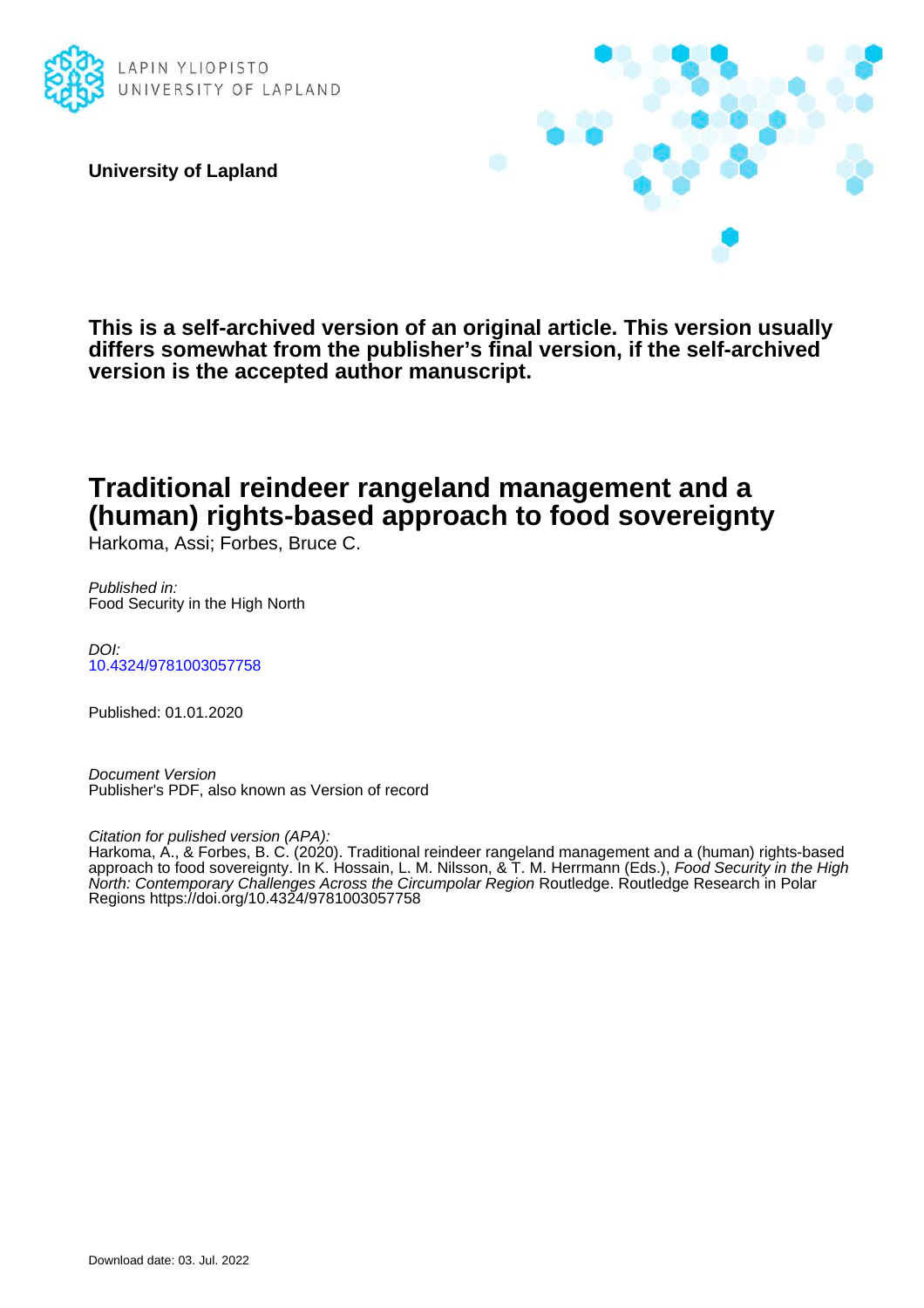# **2 Traditional reindeer rangeland management and a (human) rightsbased approach to food sovereignty**

*Assi Harkoma and Bruce C. Forbes*

## **Introduction**

#### *Rangeland conditions and shrinking operational space in Finland*

The reduction in extent of viable reindeer pastures is creating challenges and constraints (see Forbes 2006; Kitti et al. 2006; Magga et al. 2009; Johnsen 2014; Kumpula et al. 2014) to food sovereignty all over Sapmi. For Finnish reindeer herders, the situation is especially severe. In Finland, the extent and productivity of lichen-dominated winter pastures in particular have decreased and, since World War II, lichen cover has decreased in fell areas ('Avoimuutta poropuheisiin' 2016), where reindeer herding is an important source of livelihood for the Sami. Such of reindeer pastures could jeopardise the ability of the Sami to practice traditional reindeer herding and produce reindeer meat in traditional ways. A combination of factors affect the quality and quantity of pasture vegetation, including trampling of lichens during the snow-free season, climate change, altered or degraded pasture lands (Forbes 2006; Kumpula et al. 2014), regulatory challenges (Kitti et al. 2006; Magga et al. 2009), other uses of the land, and increased human activities with numerous economic interest (Pape and Löffler 2012; Kumpula et al. 2014; Saamelaiskäräjät 2016). The situation has led to a heated public discussion.

In this discussion, reindeer herding itself is often presented as the greatest threat to nature in the fell areas of Finnish Lapland (Ruukki 2016; Järvinen 2017a, 2017c). Sami reindeer herders are accused of damaging the pastures – destroying biodiversity, including rare plants (Kivipelto 2016; Mainio 2016; Valikainen 2017; Järvinen 2017c, 2018a, 2018b; Kyrölahti 2019; 'Naali ei ole ainoa uhattu' 2019), increasing erosion (Ruukki 2016), and negatively impacting ecosystems (Valikainen 2017; Järvinen 2017a) – by herding reindeer in Sami herding areas. According to the public discourse, the problem is 'overgrazing' ('Avoimuutta poropuheisiin' 2016). Sami herders are held responsible because they have grown their herds and exposed the plants to intensive, long-term grazing, and associated trampling. As a result, available pastures cannot provide enough winter fodder for the animals because the lichens do not have enough time to regenerate (Järvinen 2017a). Supplementary feeding is now needed in winter to keep the reindeer alive (Mainio 2016); this allows herders to further increase herd sizes ('Avoimuutta poropuheisiin' 2016; Ruukki 2016; Vehmas 2016b). Thus, the media-driven discourse characterises this form of livelihood as 'intensive livestock farming' (Ruukki 2016; Vehmas 2016b), which is ethically, economically, and ecologically unsustainable (Ruukki 2016; Järvinen 2017b). Reindeer are 'killing the unique nature in the fell areas' (Vehmas 2016b) and reindeer herders are 'committing an environmental crime' (Valikainen 2017).

While these public discussions have created a narrative focused on the 'overgrazing' of ground lichen, the strongly negative tone of the public discourse to date has been driven by non-experts in rangeland ecology and management. More balanced scientific analyses have been published over the past decade or so (Forbes 2006; Helle and Jaakkola 2008; Forbes and Kumpula 2009; Forbes 2010; Kumpula et al. 2014). According to these scientific overviews of Finnish reindeer rangelands and the increase in supplemental feeding, the underlying causes are far more complex and nuanced than portrayed in the media.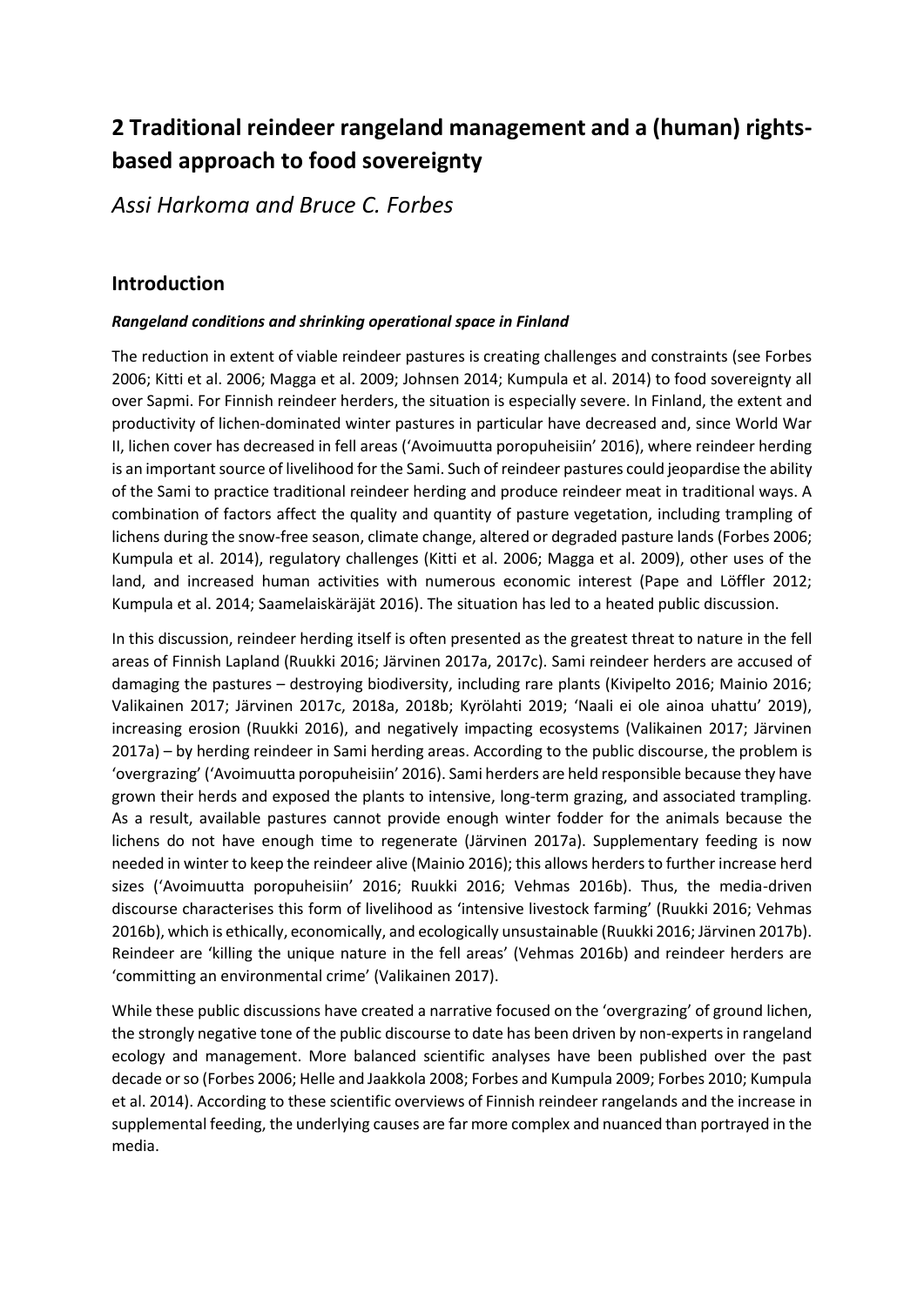The narrative regarding 'overgrazing' becomes problematic when it disseminates misleading information about the reasons underlying its narrow focus on the decline of formerly lichendominated winter rangelands. The public discussions comparing the conditions of lichen pastures in the Finnish–Norwegian border zone provide a perfect example of such an oversimplified narrative. Several newspapers have published articles and opinion pieces about oversized reindeer herds demolishing the lichen on the Finnish side, supporting these claims with images of the lichen pastures around the border (Ruukki 2016; Järvinen 2017a). Yet rangeland researchers do not deny the fact that declining pasture conditions are a significant problem in the fell areas (Forbes 2006; Vehmas 2016b; 'Lapin luonto tuhoutuu poronhoidon vuoksi väittää tietokirjailija' 2018). There are clearly visible differences in the amount of ground lichen in Enontekiö (Finland) and Kautokeino (Norway), but the number of reindeer is approximately the same (2.5–3.5 reindeer per square mile on both sides of the border) (Oksanen et al. 2016). Therefore, the size and density of the respective herds do not fully explain the quality and quantity of Finnish fell lichen pastures (Oksanen et al. 2016). However, there are significant differences in seasonal grazing and, especially, summer trampling pressure on the Norwegian and Finnish sides of the border (Kumpula 2006, 172). The lichen in Finland has decreased since the 1970s because the reindeer 'double graze' the same pastures throughout the year (Forbes 2006, 19). The reindeer consume ground lichens from beneath the snow cover in winter and trample the dry lichen in summer (Forbes 2006, 19; Helle and Jaakkola 2008; Lavia 2016; Oksanen et al. 2016; Vehmas 2016b). In Norway, reindeer are managed differently and only have access to the lichen rangelands near the border during the winter. In Norway, Sami herders have continued to practice traditional herding migration – reindeer are herded from coastal summer pastures to inland winter pastures near the Finnish border (Kumpula 2006, 167; Lavia 2016; Oksanen et al. 2016; Vehmas 2016b).

The reasons for declining ground lichen include the unavailability of seasonably appropriate grazing areas, the continuing loss of pasture to a variety of land uses, and hotter, drier summers during which lichens cannot photosynthesize (Kumpula et al. 2014). Reindeer management in Finland has experienced significant changes in the past five decades (Kumpula 2006, 167; Helle and Jaakkola 2008; Kumpula et al. 2014). In the past, the Sami practiced nomadic reindeer herding in large, connected, undisturbed grazing areas. Finnish Sami reindeer migrated all the way to the Arctic Ocean and back to Finland (Kumpula 2006, 167). The creation of nation-states – Norway, Sweden, Finland, and Russia – and closed borders in the 1950s put an end to nomadic herding. Reindeer herders could no longer practice long-distance migrations like those used in the reindeer herding areas of Sweden and Norway (Salvesen 1995, 110–111; Kumpula 2006, 167; Forbes and Kumpula 2009; Reinert et al. 2009, 19–21; Forbes 2010; Vehmas 2016a). Over time, factors such as competing land use, reindeer management policies, and regulatory challenges reduced and fragmented the grazing areas even further, forcing reindeer herders to practice their livelihood in much smaller and more limited areas (Muller-Wille et al. 2006; Forbes 2010; Vehmas 2016a; Miettunen 2017). For example, fences between the reindeer cooperatives restrict reindeer from moving between winter and summer pastures ('Poronhoitajat haluavat saada äänensä kuuluviin alansa päätöksenteossa' 2005; Kumpula 2006, 167; Vehmas 2016a). The ongoing loss of grazing lands since the 1950s has left reindeer herders less capable of using lands and natural resources and practicing their livelihood in a sustainable way. It is against Sami herders' self-interest to exhaust the rangelands upon which their traditional livelihood and culture depend (Vehmas 2016b). Therefore, 'overgrazing' is an overly simplistic explanation for the declining pasture conditions (Sorjanen 2016); the real reason lies in the ever-shrinking operational space for contemporary reindeer rangeland management ('Poronhoitajat haluavat saada äänensä kuuluviin alansa päätöksenteossa' 2005; Kumpula et al. 2014; 'Lapin luonto tuhoutuu poronhoidon vuoksi väittää tietokirjailija' 2018).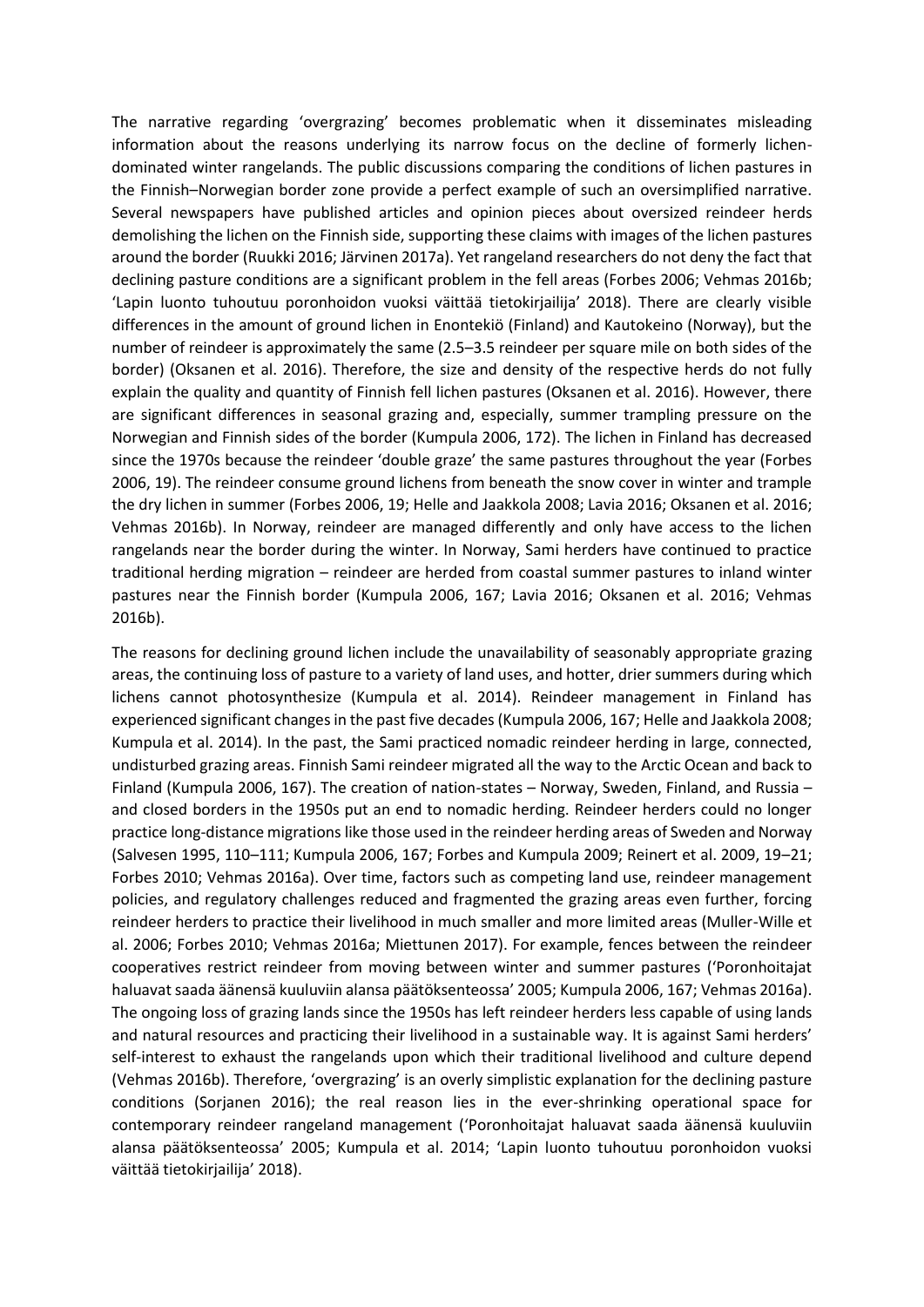#### *Reindeer reduction policies versus traditional pasture management*

The government is responsible for Finnish policies on reindeer husbandry. The Natural Resources Institute of Finland (Luke) (see Luonnonvarakeskus) monitors the dynamics of reindeer rangeland by conducting regular inventories of ground and arboreal lichen and of green sources of forage in the reindeer management area. Inventories were conducted in 1995–1996, 2005–2008, and 2017–2019. In the northernmost reindeer cooperatives or districts (20), the inventory comprises taking measurements from 625 specific test sites in the lichen pastures. Thirteen of the northernmost cooperatives are in the Finnish portion of Sapmi (Paliskuntain yhdistys 2014, 9). Based on these pasture inventories (see Kumpula et al. 2019) and other relevant information, the Finnish Ministry of Agriculture and Forestry (Maa- ja metsätalousministeriö) regulates the total reindeer population. The Ministry determines the largest permissible numbers of living reindeer for each district based on the alleged capacity of winter pastures (Luke 2016). In doing so, the Ministry sets parameters that guide reindeer management policy for the next ten years. This has led to a political discussion about whether and how reindeer management policy should evolve in the twenty-first century.

Policies aimed at reindeer population control have long been the main governmental tool wielded to prevent the rangeland degradation perennially attributed to 'overgrazing'. In practice, these policies mean that the Ministry reduces reindeer populations in the northernmost cooperatives, which are in the Finnish parts of Sapmi, and the Sami are ordered to cull their herds. The discourse focused on 'overgrazing' often refers to reindeer reduction policy, and many people openly support mandated slaughter of reindeer to regulate 'carrying capacity' (Mainio 2016; Ruukki 2016; Sorjanen 2016). The public discussion puts pressure on the Ministry to reduce the total number of reindeer.

Reindeer reduction, however, is problematic. The maximum permitted number of reindeer is different for each herding cooperative (Paliskuntain yhdistys 2014, 11, Paliskuntain yhdistys a). For example, in one of the northernmost cooperatives in the Käsivarsi district, the maximum number of reindeer is 10,000 (Paliskuntain yhdistys b). Reindeer herders are then forced to compete for suitable rangeland and respective herd sizes. The government pays reindeer owners with at least 80 reindeer a 'living support' or subsidy (Valtioneuvoston asetus 2019/2020). If a herd is already small and the herder is struggling to gain support and sustain themselves and their family, reducing the number of reindeer can tip the scales, making reindeer herding unprofitable and forcing the herder to give up their traditional livelihood. The Sami argue that reindeer reduction policies could threaten their livelihood and the maintenance of Sami culture and identity. Furthermore, such policies infringe on Indigenous rights. In Norway there has been public discussion about the negative effects of reindeer reduction policies (see Henley 2017; Martyn-Hemphill 2017).

Therefore, Finnish Sami have suggested an alternative reindeer management policy. According to the Sami, reindeer reduction is not the only tool for maintaining viable rangeland conditions, nor the only way to restore lichen-rich pastures. The sustainable solution lies in pasture management and rotational grazing systems based on Indigenous knowledge (Saamelaiskäräjien lausunto 2016). Scholars, the Sami Parliament, and Sami representatives of reindeer husbandry agree that the most effective way to restore the lichen pastures is to revitalise seasonal rotation among pastures (Mainio 2016; Sorjanen 2016). In practice, this means strict separation of winter and summer pastures (Sorjanen 2016). Revitalisation of the rotational grazing system will not be an easy task. It will require appropriate participatory modes of research that combine different ways of knowing about traditional grazing lands, collaborative decision-making process and adjustments to reindeer herding legislation.

To tackle this question, this chapter will look at food sovereignty in the context of reindeer-herding Sami and their struggles related to rangeland conditions and shrinking operation space in Finnish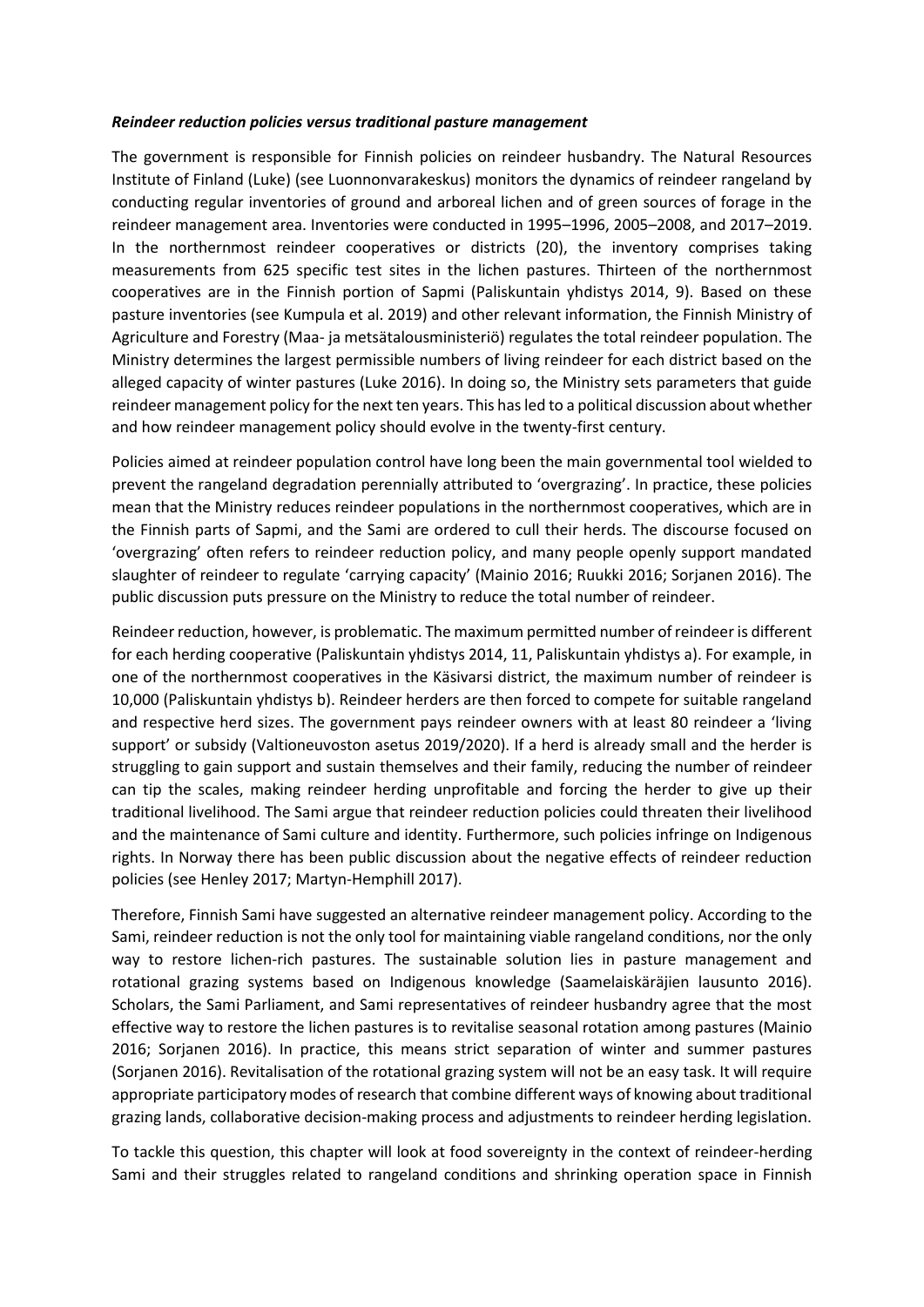Lapland. First, it will determine what food sovereignty actually means, especially for Indigenous Peoples. It then examines and discusses how pasture management and rotational grazing systems based on Indigenous knowledge can enhance food sovereignty. Moreover, it examines how (human) rights-based approaches can strengthen food sovereignty. It concludes by providing recommendations to enhance food sovereignty and improve food security in Sami communities.

## **Food sovereignty**

Food sovereignty is a well-discussed topic and a reference point for discourses in the field of food security. It has become an important theoretical concept; it is 'an ever-expanding series of ideas and principles' and the subject of policy frameworks, and it is included in governmental programs. It is also a key driver behind political change in food movements (Grey and Patel 2014, 431–432; see León 2007). It is commonly defined as:

… the Right of peoples, communities, and countries to define their own agricultural, labour, fishing, food and land policies, which are ecologically, socially, economically and culturally appropriate to their unique circumstances. It includes the true right to food and to produce food, which means that all people have the right to safe, nutritious and culturally appropriate food and to food producing resources and the ability to sustain themselves and their societies. (Food sovereignty: A right for all, 2002)

The concept of food sovereignty is related to concepts such as food security and the right to food. Food security – adopted by FAO member states – and food sovereignty consider different aspects of food systems. Food security, which focuses mainly on the supply and availability of food (Food security 2006; Rudolph and McLachlan 2013; Martens et al. 2016, 20), is relatively neutral in terms of power relations (Gordillo and Jerónimo 2013, 7). On the contrary, food sovereignty recognises 'the power inherent in food systems' (Martens et al. 2016, 20). It includes: 'a set of principles that protect the policy space for peoples and countries to define their agricultural and food policies, and their models of production and food consumption patterns' (Windfuhr and Jonsén 2005, 11). Food sovereignty recognises the importance of how food is produced (Windfuhr and Jonsén 2005, 11; Gordillo and Jerónimo 2013, 7) and the asymmetric power relations and structures involved in food production (Gordillo and Jerónimo 2013, 7). It also assesses food-related challenges and threats. In fact, food sovereignty can be seen as a prerequisite for genuine food security (Via Campesina 1996, 1). The right to food, on the other hand, can be used as a tool to achieve food sovereignty. It asserts every individual's right to adequate food (Windfuhr and Jonsén 2005, 11, 17).

The concept of food sovereignty developed among farmers in the 1980s and early 1990s as a reaction to globalization of the economy and agriculture (Wittman et al. 2010, 1; see Glibo and Pascual Jr. 2005). Changes in national and international agricultural policies have led to multiple crises affecting food, such as rural poverty, hunger, and malnutrition (Windfuhr and Jonsén 2005, 1, 3). As an alternative to 'decades of destructive economic policies based on the globalisation of a neoliberal, industrial, capital-intensive and corporate-led model of agriculture,' food sovereignty was introduced to give control over food markets, environments, land, and rural culture back to local communities and the people who produce and consume food (Wittman et al. 2010, 2). Over the years, a global social network of non-governmental organisations (NGOs), civil society organisations (CSOs), social movements, conferences, forums, and declarations have supported the idea of food sovereignty and contributed to the development of the food sovereignty policy framework (Windfuhr and Jonsén 2005, xi, 1, 11; see Anderson 2018).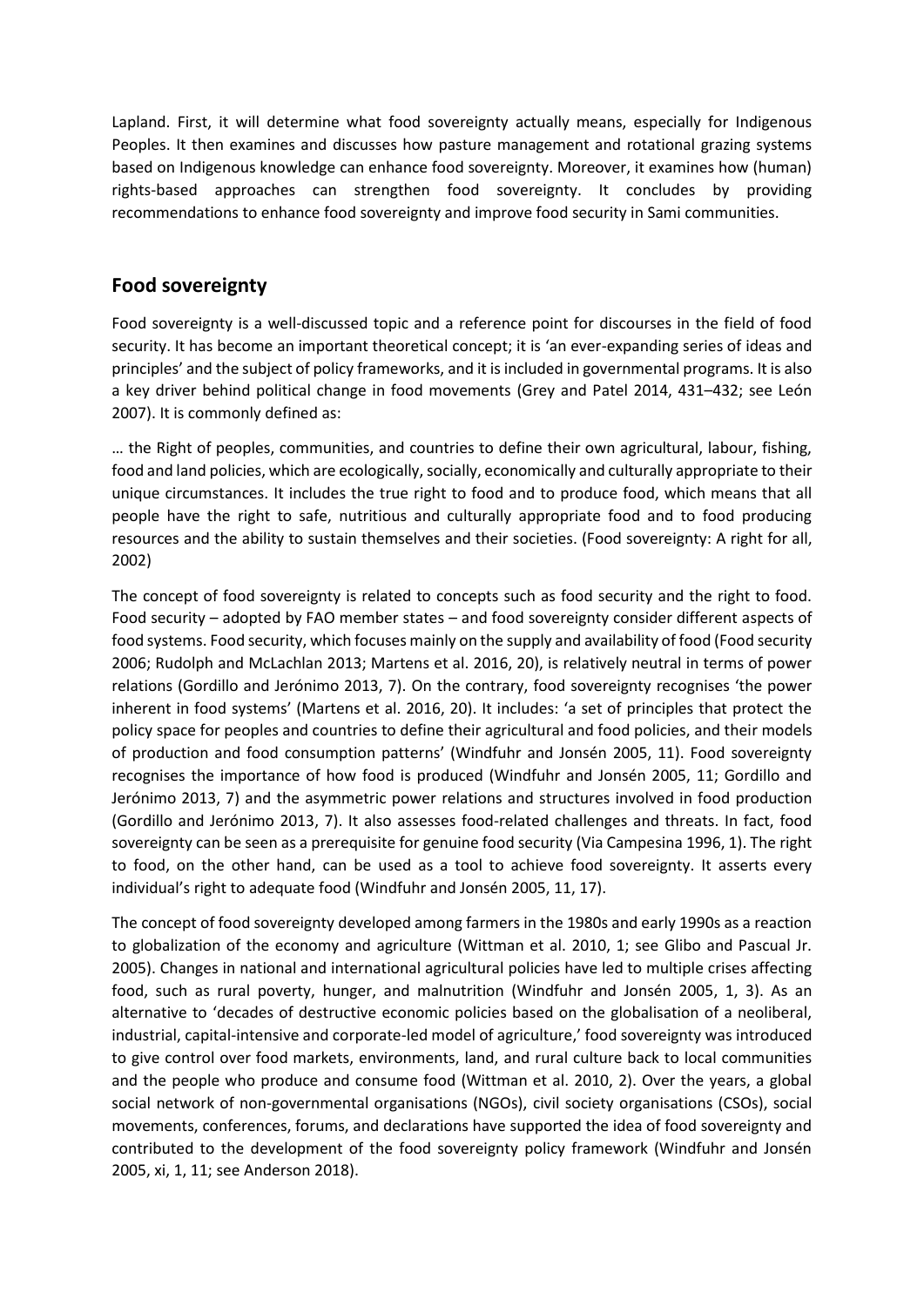Food sovereignty includes six basic principles – the six pillars of food sovereignty. They were drafted during the World Food Summit (WFS) in 1996 by transnational agrarian movement, La Vía Campesina, and further developed at the 2007 Nyéléni Forum for Food Sovereignty (see Mali 2007). According to these pillars, food sovereignty (1) focuses on food for people, (2) values food providers, (3) localises food systems, (4) places control at the local level, (5) promotes knowledge and skills, such as Indigenous knowledge, and (6) works with and protects nature (Gordillo and Jerónimo 2013, 3–4).

#### *Food sovereignty and Indigenous Peoples*

Indigenous Peoples are part of this food movement and have been instrumental in putting food sovereignty at the centre of policies on food production, agriculture, and rural development (Wittman et al. 2010, 2). In fact, food sovereignty is closely connected to Indigenous movements and the advancement of Indigenous Peoples' rights (Shawn 2008; Morrison 2011; Desmarais and Wittman 2014; Grey and Patel 2015) because Indigenous Peoples face more food-related challenges and insecurities than other groups (Ledrou and Gervais, 2005; Kuhnlein and Burlingame 2013, 5; Tarasuk et al. 2014; Martens et al. 2016, 20; First Nations Information Governance Centre, 2012; UN Permanent Forum on Indigenous Issues 2012). For this reason, Indigenous Peoples have developed their own form of food sovereignty (Grey and Pater 2015, 436), Indigenous food sovereignty (IFS), and related movements that address food-related challenges (Martens et al. 2016, see also the Indigenous Food System Network).

The definition of Indigenous Peoples, also known as first peoples, aboriginal peoples and native peoples, varies in different parts of the world. There are no universal criteria defining them as a single group. Rather, Indigenous Peoples have 'the right to define themselves according to their culture' (Kuhnlein et al. 2009, 3; see also Kuokkanen 2019). In the context of food sovereignty, Indigenous Peoples can be referred to as peoples who 'liv[e] in their rural homelands [and] depend on traditional food systems rooted in the historical continuity in their regions, where food is harvested with traditional knowledge from the natural environment, and prepared and served in local cultural settings' (Kuhnlein and Burlingame 2013, 6).

For Indigenous Peoples, food sovereignty is centrally the ability to make their own decisions about their respective food systems (Grey and Patel 2015, 431). It holds that Indigenous Peoples have the inherent right to define their traditional food systems and food-related policies and strategies for sustainable production – that is, that they have control over their traditional food systems (Grey and Patel 2015, 433).

Indigenous Peoples' traditional food systems have certain qualities that affect decisions about those systems. Traditional food systems are 'composed of items from the local, natural environment that are culturally acceptable' (Kuhnlein and Receveur 1996, 418; see Woodley et al. 2009). They are intrinsically connected to traditional lands, waters, and territories, and are based on Indigenous knowledge (Kuhnlein et al. 2009, 3). Indigenous knowledge systems, cultures, and identities are maintained through active participation with traditional lands and food systems (Indigenous Food System Network). Therefore, traditional food systems contribute to the collective health and wellbeing of the individual and the community (Neufeld and Richmond 2017, 94) – 'not only physical but also emotional, mental and spiritual aspects of heath, healing and protection from disease' (Kuhnlein et al. 2009, 3).

For Indigenous Peoples to be able to make their own decisions regarding food systems, traditional food systems must often be revitalised. This is because of the impacts of colonisation on Indigenous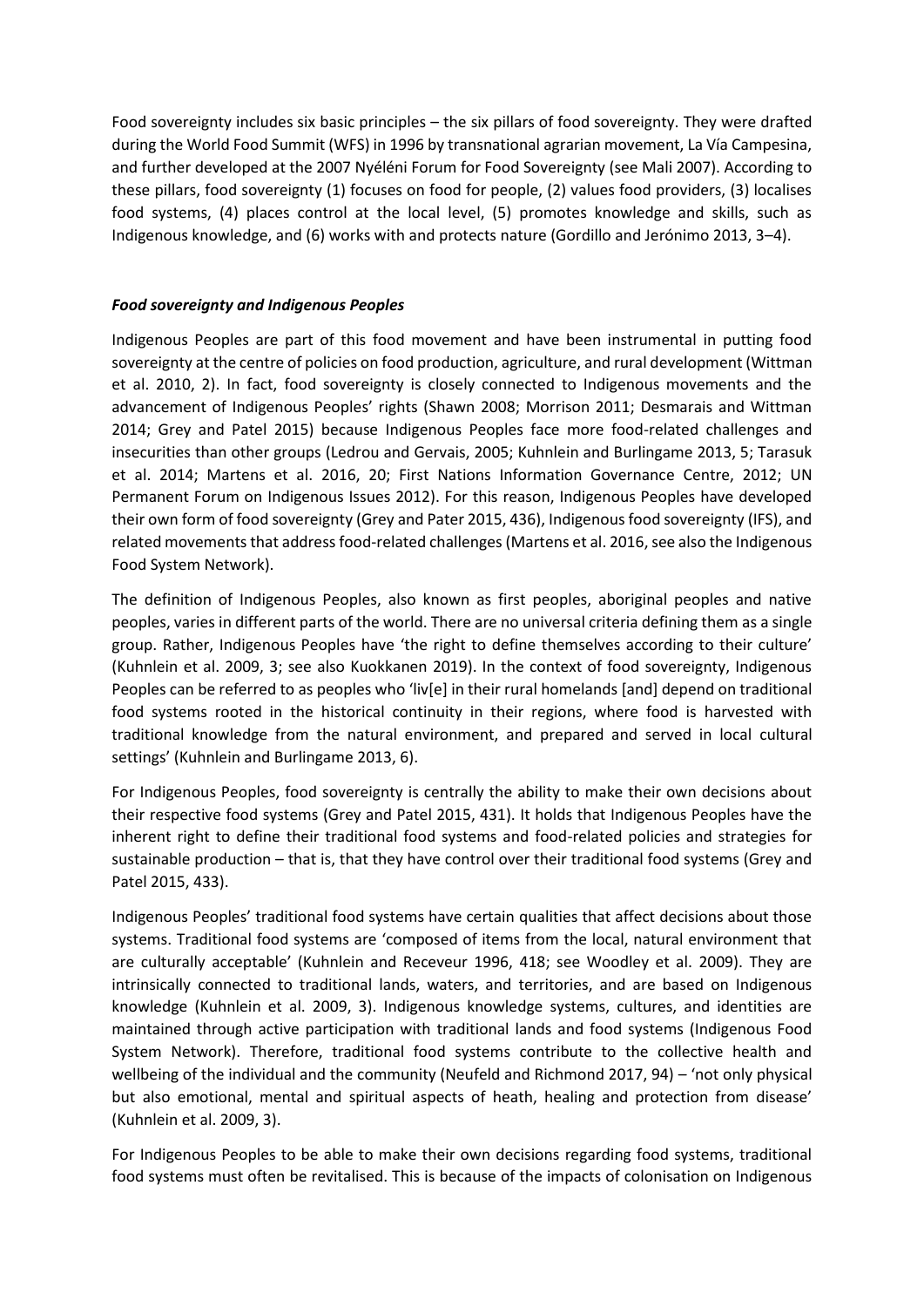food sovereignty and traditional food systems. Colonial policies and practices have caused 'a drastic decline in the health and integrity of Indigenous cultures, ecosystems, social structures, and knowledge systems', which are integral to the production of healthy Indigenous foods (Indigenous Food System Network). The revitalisation of traditional food systems is connected to a larger Indigenous cultural, social, and political resurgence. In fact, food sovereignty can be seen as 'the continuation of anti-colonial struggles in ostensibly postcolonial context' (Grey and Patel 2015, 433). Furthermore, the revitalisation of Indigenous food systems requires Indigenous knowledge. Yet, all too often, Indigenous food sovereignty is compromised, reducing food security in Indigenous territories. Often the problem lies in Indigenous Peoples' lack of political power to make their own decisions about traditional food systems. Clearly, the challenges related to food sovereignty require policy reforms and need to be addressed with and by Indigenous communities.

## **Indigenous knowledge-based traditional pasture management as a promoter of food sovereignty**

This section examines how Indigenous knowledge-based traditional pasture management can potentially enhance Sami food sovereignty. It focuses on Sami efforts to (re)claim control over their traditional food systems by proposing an alternative policy to reindeer reduction. This alternative involves traditional pasture management and rotational grazing systems. The analysis will relate the current situation of reindeer-herding Sami to the six pillars of food sovereignty (described in the "Food sovereignty" section).

#### *Pillar I: Focusing on food for people*

According to the first pillar, food sovereignty 'focuses on food for people.' People have a right to adequate supplies of healthy, culturally appropriate food. This is true for all individuals, peoples, and communities, including those who are marginalised. The aim is to satisfy people's need for food (Sélingué 2007, 76).

Traditional food systems allow Indigenous Peoples to produce and consume healthy, culturally appropriate food, and therefore satisfy their need for food. These food systems rely on subsistence activities and productive resources. Subsistence activities might include reindeer herding, fishing, hunting, and berry picking (Helander 2008). Land, water, and species such as reindeer, fish, game and berries, as well as other natural resources, are productive resources (Windfuhr and Jonsén 2005, 14). For the Sami, traditional reindeer herding is an important subsistence activity, and they have exploited reindeer and lichen pastures located in their traditional lands as productive resources for centuries, if not millennia (Müller-Wille et al. 2006; Forbes and Kumpula 2009).

Food sovereignty 'puts people's need for food at the centre of the policies', including policies affecting food. The Ministry's expected or potential policy of reindeer reduction as a solution to declining pasture conditions causes food insecurity for the Sami because it threatens a subsistence activity – traditional reindeer herding. Traditional reindeer herding was productive in the past thanks to traditional pasture management and a seasonal rotational grazing system (Kumpula 2006, 167). Reapplying these methods to reindeer husbandry and incorporating them in reindeer management policies could secure a subsistence base for the production of heathy, culturally appropriate food through traditional food systems, thereby enhancing food sovereignty.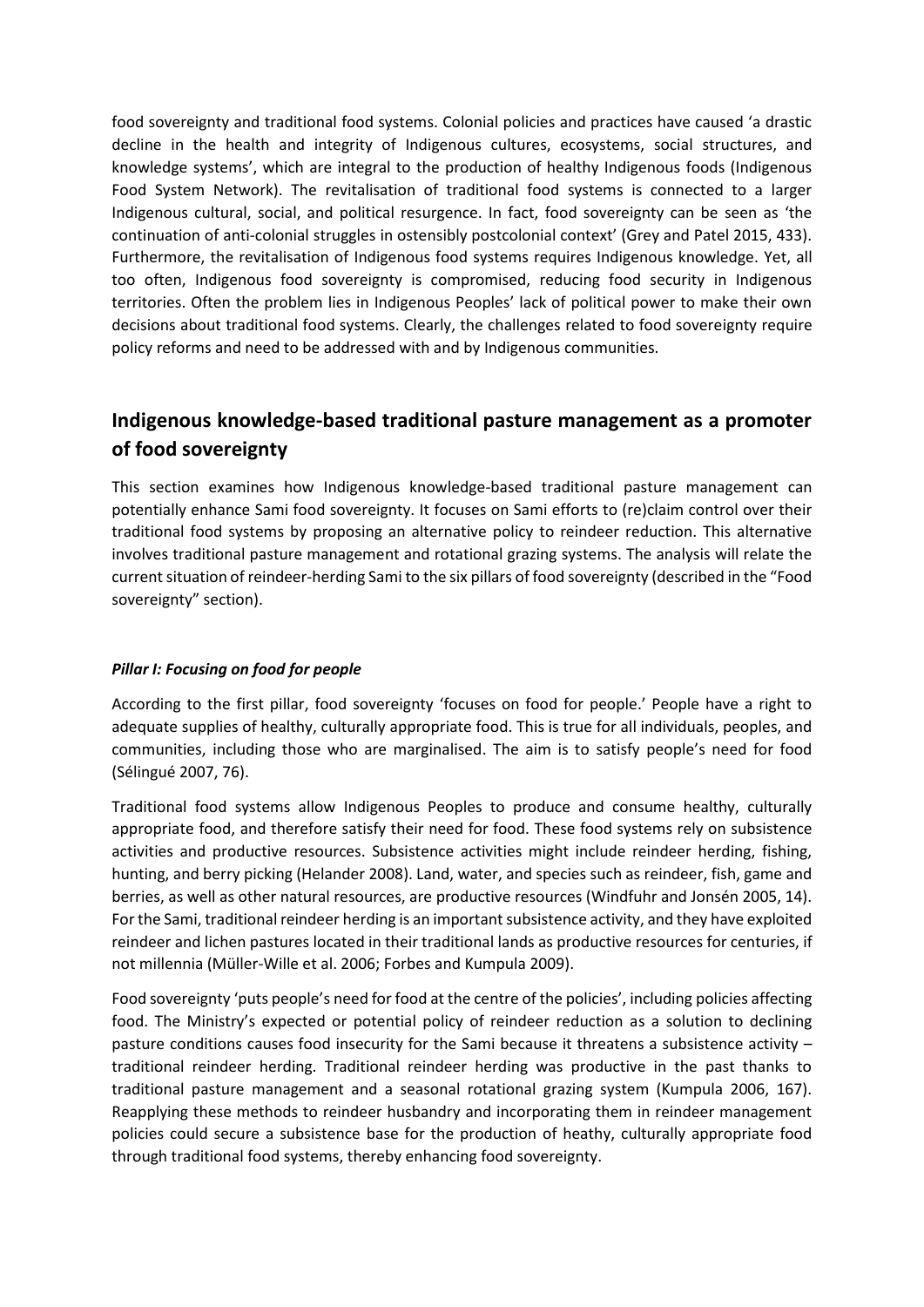#### *Pillar II: Valuing food providers*

According to the second pillar, food sovereignty 'supports sustainable livelihoods'. This means that food sovereignty supports the contributions of food providers, such as Indigenous Peoples, who practice sustainable livelihoods (Sélingué 2007, 76). It is important that Indigenous food providers can define their own food systems and produce their own food using sustainable, ecologically sound methods – traditional food systems. These systems include the sustainable practice of subsistence activities and the use of productive resources. In Finland the current system does not meet the requirements of ecological reindeer husbandry (Oksanen et al. 2016) because it does not allow enough operational space for seasonal pasture rotation. Practicing reindeer husbandry using traditional pasture management would support the efforts of Sami reindeer herders to keep traditional, sustainable reindeer herding practices alive, and guarantee profitability and the continuity of the traditional livelihood in the future.

Food sovereignty also 'respects the work of all food providers'. It requires rejecting 'those policies, actions, and programmes that undervalue them, threaten their livelihoods and eliminate them' (Sélingué 2007, 76). Indigenous food sovereignty emphasises that Indigenous Peoples' right to food cannot be constrained by colonial laws, policies, or institutions (Indigenous Food System Network). In principle, the Sami Parliament (Saamelaiskäräjät 2016) supports the national government's conservation strategies and policies, but it disagrees with the Finnish government about how lichen pastures should be restored and biodiversity goals implemented. The Parliament rejects the planned reindeer reduction policy because this policy focuses on reindeer herding and ignores other factors that rangeland experts have documented as contributing to the long-term deterioration of pasture conditions (Helle and Jaakkola 2008; Kumpula et al. 2014). The reindeer reduction policy proposed by the government would directly and negatively impact traditional reindeer herding (Saamelaiskäräjät 2016, 3–6). Traditional pasture management offers an alternative to the reindeer reduction policy, which undervalues Sami reindeer herders and threatens their traditional livelihood. Therefore, traditional pasture management enhances food sovereignty.

#### *Pillar III: Localising food systems*

According to the third pillar, food sovereignty 'localises food systems.' This involves placing food providers and consumers at the centre of decision-making on food issues (Sélingué 2007, 76). Decisions about policies and rules that govern food are often made at the international, regional, and national level. Food sovereignty means that the decision-making processes should highlight the perceptions and needs of local food providers and consumers and therefore reinforce local food systems (Withfurth and Jonsén 2005). Otherwise, international, regional, and national policies and rules that govern food can form different kinds of structures that delocalise food systems.

Reindeer herders are obliged to follow the policies and rules that apply to reindeer herding in the nation-state where they reside. Finland has many such policies and rules. Since World War II, reindeer herding, designated as an economic enterprise, has been subjected to increasingly strict agricultural norms (Paine 1994; Laakso 2002; Forbes 2006). Since Finland joined the EU in 1995, reindeer husbandry has been considered a form of agriculture and regulated according to industrial livestock standards (Forbes 2006; Saamelaiskäräjät 2016, 3).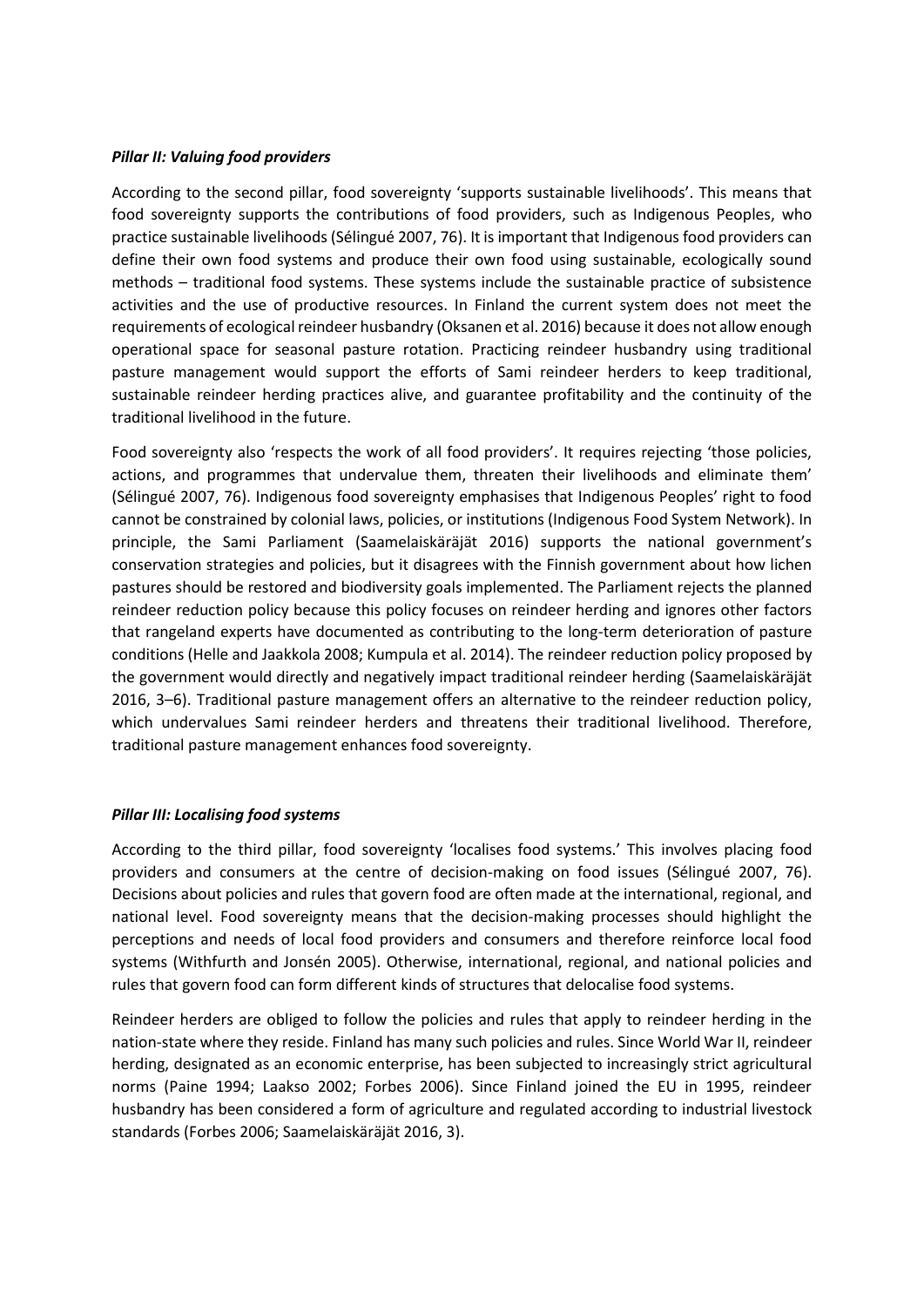The Reindeer Husbandry Act (848/1990) regulates the system based on reindeer herding cooperatives. Finland's reindeer management area is divided into 54 local reindeer herding cooperatives. Every reindeer herder belongs to a cooperative, and each cooperative is responsible for the animals in one specific, limited area (Paliskuntain yhdistys). The boundaries of reindeer herding cooperatives are not based on so called 'siida' system (a.k.a. traditional village system or reindeer herding groups) (see Reinert et al. 2009, 17, 19; Sara 2009). According to the Sami Parliament the Reindeer Husbandry Act (848/1990) does not recognise traditional Sami reindeer herding nor its significance to Sami culture and language (Saamelaiskäräjät 2016, 3). Furthermore, reindeer herders feel that they have no influence over these top-down regulations (Forbes 2006).

Traditional pasture management localises the food system. The Sami Parliament states that policies and rules governing reindeer husbandry should be based on the perceptions and needs of reindeer herders and on Sami culture (Saamelaiskäräjät 2016, 3). In Finland, the state is required to consult the Sami on decisions affecting them (Allard 2018, 31–32, see Finland´s Strategy for the Arctic Region 2013, 22). Section 9 of the Sami Parliament Act (974/1995) states that the authorities must negotiate with the Sami Parliament in all far-reaching and important measures which may directly and specifically affect the status of the Sami as Indigenous People. These consultation rights include policies related to Sami livelihoods (Allard 2018, 31–32). Therefore, the Sami Parliament has demanded that the government engage them in the decision-making process and consider reindeer herders' perceptions and needs in reindeer husbandry policies. This would mean instituting traditional pastures management and rotational grazing systems (Saamelaiskäräjät 2016, 3). Traditional pasture management is a bottom-up approach that places Sami herding culture and the needs of reindeer herders at the centre of the decisions on reindeer management policy; this would enhance Sami food sovereignty.

#### *Pillar IV: Putting control in the hands of local food providers*

According to the fourth pillar, food sovereignty 'places control over territory, land, grazing, water, seeds, livestock and fish populations on local food providers' (Sélingué 2007, 76). When Indigenous food providers own, control, and/or have access to territories, lands, and natural resources, they are more able to practice sustainable local food production. Locally controlled, traditional food systems and subsistence activities enable Indigenous Peoples to use, manage, and share territories, lands, and natural resources in environmentally sustainable ways, which conserves biodiversity.

Traditional pasture management places control of grazing lands and reindeer in the hands of local reindeer herders in the Sami homeland. According to Sami reindeer herders, even more important than nutrition is access to good quality pasture lands, characterised by 'grazing peace' (Kitti et al. 2006). However, access to pastures is compromised for several reasons. Competitive land use, infrastructure, the exploitation of natural resources, other human activities, etc. prevent reindeer from accessing traditional grazing areas. These activities are disturbing the peace in many pastures; as a result, these pastures cannot be used for reindeer herding during certain times of the year (see Kumpula et al. 2007, 2014; Anttonen et al. 2011; Hast and Jokinen 2016; Sandström et al. 2016). The Sami Parliament has pointed out that competitive land use etc. has made the traditional rotation between winter and summer pastures increasingly difficult (Saamelaiskäräjät 2016, 6). As a result, Sami herders cannot regulate the use of lichen and other natural resources in those areas. Traditional pasture management returns control over their lands, territories, natural resources, biodiversity, and reindeer back to the Sami reindeer herders, enhancing food sovereignty.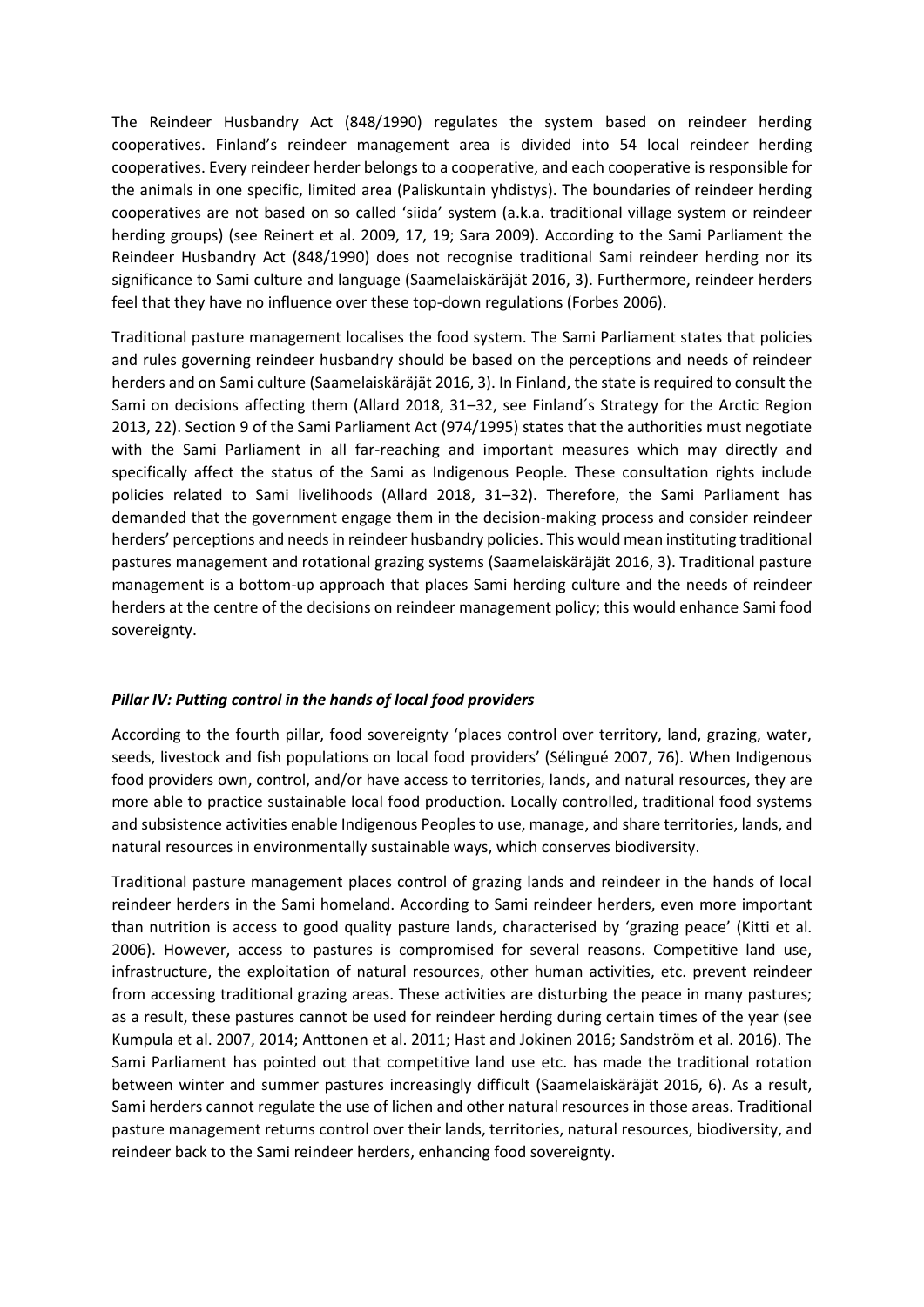Food sovereignty 'recognises the need to inhabit and share territories.' This means that, although Indigenous territories often cross geopolitical borders, Indigenous Peoples have a right to inhabit and use their traditional lands and territories. This pillar also promotes positive interactions between Indigenous food providers from different regions and territories and from different sectors, preventing conflicts and promoting their resolution when they occur (Sélingué 2007, 76). Traditional pasture management is based on the same principle. It requires large, connected, undisturbed grazing lands and territories; reindeer naturally migrate across these lands. Traditional grazing lands extend well beyond the borders of nation-states and reindeer cooperatives. Traditionally, the North Calotte has been considered a shared pasture area where Sami reindeer herders worked together to govern reindeer herding in Fennoscandia. Reindeer herding in accordance with the siida system is an integral part of traditional Sami pasture management (Reinert et al. 2009, 33; Mazzullo 2010). Reviving rotational grazing systems would require comprehensive long-term planning; such a system could not be limited by reindeer cooperatives (Kumpula et al. 2019). Traditional pasture management recognises the Sami's need to inhabit and share different regions and territories and therefore enhances food sovereignty.

Food sovereignty also 'rejects the privatisation of natural resources' (Sélingué 2007, 76). The longterm plans to preserve and secure the availability of winter pastures often include rejecting the privatisation of these natural resources. For example, it is recommended that plans for land use in the northernmost reindeer cooperatives should spare existing grazing lands, where reindeer can still graze peacefully, and minimise other land use in those areas. Old-growth forests outside nature reserve areas should also be spared in areas that are significant for reindeer herding (Kumpula et al. 2019, 69– 70). Therefore, traditional pasture management rejects the privatisation of natural resources and enhances food sovereignty.

#### *Pillar V: Building on Indigenous knowledge and skills*

The fifth pillar states that food sovereignty 'builds on traditional knowledge'. This means developing and utilising the skills and local knowledge of Indigenous food providers and establishing local organisations that conserve, develop, and manage localised food production (Sélingué 2007, 76). According to the Sami Parliament, the Finnish government currently does not use Indigenous knowledge effectively in planning and developing reindeer husbandry (Saamelaiskäräjät 2016, 3).

Traditional pasture management and rotational grazing system are based on Indigenous knowledge. This knowledge is required to properly manage different herd sizes within and among different geographic areas and seasonal pastures, which offer widely disparate grazing conditions. Sami reindeer herders use Indigenous knowledge to control the size and composition of herds in proportion to available pasture (Bjorklund 2004, 125–126) and to maintain sustainable levels of grazing. Therefore, the Sami Parliament insists that Sami reindeer herders' knowledge of pasture management – holistic knowledge about the nature and condition of pastures and an understanding of how different factors affect pasture conditions – be used to develop and manage reindeer herding in the northernmost reindeer cooperatives (Saamelaiskäräjät 2016, 3). Basing reindeer husbandry on Sami reindeer herders' knowledge of traditional pasture management will help conserve, develop, and manage local food production through traditional food systems, enhancing food sovereignty.

Food sovereignty also 'uses research to support and pass this knowledge to future generations'. It is essential to develop appropriately linked rangeland research and management systems to support the use of skills and knowledge of Indigenous food providers. This will support localised food production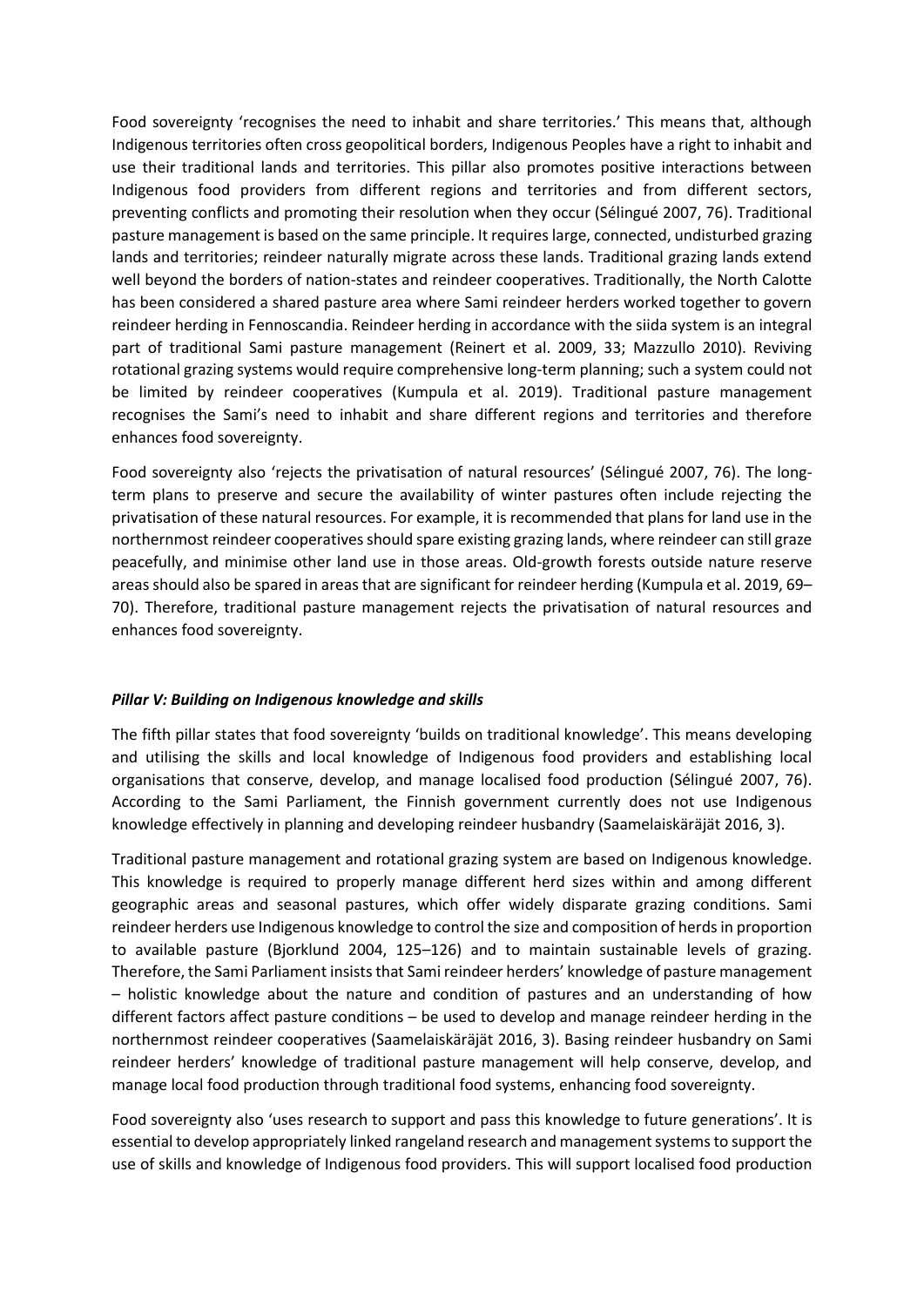and pass on Indigenous knowledge to future generations (Sélingué 2007, 76). According to the Sami Parliament, previous state- and university-driven research on pasture conditions, lichen coverage, and sustainable grazing levels has not considered Indigenous knowledge or the views of reindeer herders on the condition of grazing lands (Saamelaiskäräjät 2016, 3).

Previous state- and university-driven research on pasture conditions and lichen coverage has been far too narrow in scope. Bioeconomic assessments of pastures have focused on measuring vegetation – lichen biomass, coverage of ground lichen, and changes in coverage. Studies have identified a 75% decline in lichen coverage and a 60% decrease in lichen biomass in the reindeer pastures of the northernmost Lapland ('Avoimuutta poropuheisiin' 2016). These studies were considered objective and their results reliable measurements of changes in vegetation and pasture conditions. However, while bioeconomic assessments encompass ecological and economic factors, social and cultural factors are still too often ignored in state- and university-driven research. Reindeer herding is part of Sami culture. Reindeer herders' perceptions and observations of pasture 'quality' extend well beyond vegetation characteristics (Kitti et al. 2006; Forbes and Kumpula 2009). The valuable Indigenous knowledge of these practitioners and local researchers needs to be acknowledged and included in future research (Brunet et al. 2014; Riseth 2014). University-affiliated academics who evaluate vegetation changes may lack the in-depth experience and practical knowledge of pasture conditions that Sami herders have. Future research must address issues of reindeer management in the local sociocultural context (Forbes 2006, 16).

Therefore, appropriate participatory modes of research that apply Indigenous knowledge combine different ways of knowing about traditional grazing lands (Forbes 2006; Roturier and Roué 2009; Brunet et al. 2014; Riseth 2014) and contribute to the revival of rotational grazing systems are essential. The next step is recognising Sami herders as researchers and enhancing locally driven and indigenous-led research projects. Recognising and implementing Indigenous knowledge of pasture conditions in scientific research is vital because this will provide a foundation for government planning of reindeer husbandry policy over ten-year periods. If reindeer herders, university-affiliated researchers, and policymakers collaborate and revitalise the rotational grazing system, young generations of herders can learn how to manage pastures according to Sami traditions. Indigenous knowledge will then be passed on to future generations, further enhancing food sovereignty.

#### *Pillar VI: Working with nature*

The sixth pillar of food sovereignty calls for optimising the contributions of ecosystems, improving resilience, and rejecting destructive production methods. Food sovereignty uses the 'contributions of nature in diverse, low external input […] ecological production […] methods that maximise the contributions of ecosystem and improve resilience and adaption, especially in the face of climate change' (Sélingué 2007, 76).

The narrative on 'overgrazing' often presents the reindeer themselves as the greatest threat to nature and endangered species in Finnish fell areas (Mainio 2016; Kivipelto 2016; Ruukki 2016; Järvinen 2017a; Valikainen 2017) but disregards the fact that reindeer are a keystone species of fell areas (Soppela et al. 2002). Reindeer can have positive impacts on vegetation and soil and contribute to ecosystem function (Huhta 2016; Käyhkö and Horskotte 2017; Oksanen et al. 2016). Moreover, in traditional pasture management, reindeer herding is based on Indigenous knowledge about the sustainable use of natural resources (Saamelaiskäräjät, 3) and seasonal pasture rotation system allows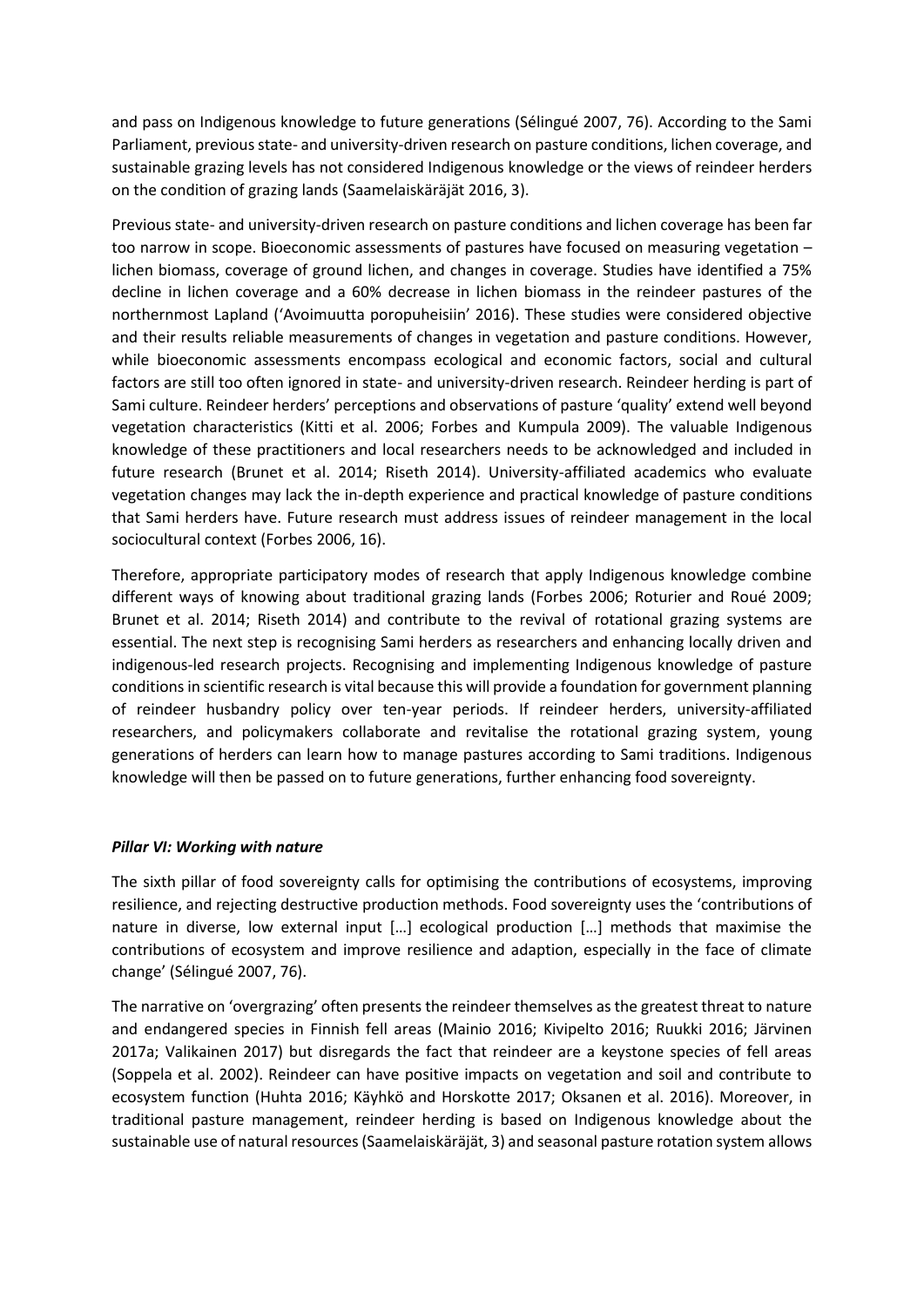plants such as lichen time to regenerate, creating adequate forage resources for reindeer so they no longer need supplementary feeding in fell areas.

Reindeer herding can also mitigate the impact of climate change. Grazing and trampling help prevent tall shrubs and trees from encroaching on tundra fells in a warming climate (Huhta 2016; Oksanen et al. 2016; Saamelaiskäräjät 2016, 4; Sorjanen 2016; Horstkotte et al. 2017). Intensive grazing also slows snow melt, further countering warming trends (Saamelaiskäräjät 2016, 4; Käyhkö and Horstkotte 2017). When reindeer herding is based on traditional pasture management, it is a low external input ecological production method that promotes the contributions of ecosystems and improves resilience and adaption to climate change, and it enhances food sovereignty.

## **An approach to food sovereignty based on (human) rights-based approach to food sovereignty**

This section examines how (human) rights-based approach can strengthen claims to food sovereignty. The efforts of Indigenous Peoples to (re)claim control over their traditional food systems and/or traditional subsistence activities based on Indigenous knowledge are food sovereignty claims. Hence, it is important to recognise that Sami efforts to revitalise and (re)claim control over their traditional pasture management using rotational grazing system is in fact a food sovereignty claim. The right to food, meanwhile, is a legal concept and a human right (Food and Agriculture Organization of the United Nations 2005; Windfurh and Jonsén 2005, 19; Knuth and Vidar 2011) that can be used to enhance food sovereignty. Therefore, this section focuses on a (human) rights-based approach that can strengthen Sami claims to traditional pasture management and food sovereignty, while also promoting food security.

The right to food is protected by several international human rights instruments (Food and Agriculture Organization of the United Nations 2005, 3–7). It is defined by the UN Committee on Economic, Social and Cultural Rights (CESR) (1999) as 'the right of every man, woman, and child alone and in community with others to have physical and economic access at all times to adequate food or means for its procurement in ways consistent with human dignity' (see Windfuhr and Jonsén 2005, 19).

First, the right to food is protected under international law. The right is recognised in Article 25 of the Universal Declaration of Human Rights (1948) and, most importantly, in Article 11 of the International Convention on Economic, Social and Cultural Rights (ICESCR), which recognises two dimensions to the right to food: the right to an adequate standard of living and the fundamental right to be free from hunger (Food and Agriculture Organization of the United Nations 2005, 3–4; Knuth 2009, 12–13). All human beings are entitled to right to food as human right, including individuals of Indigenous populations (Knuth 2009, 14).

Second, the realisation and enjoyment of the right to food depends on the effective realisation of other human rights. Particularly significant to Indigenous Peoples are the right to culture, the rights related to land, territories, resources, and the right to self-determination and right to nondiscrimination, without forgetting the category of collective rights (Knuth 2019, 14–19).

Other binding and non-binding international legal instruments directly or indirectly protect Indigenous Peoples' right to food, such as the UN Declaration on the Rights of Indigenous Peoples (UNDRIP) (Food and Agriculture Organization of the United Nations 2008, 1). The UNDRIP identifies key elements of Indigenous Peoples' right to food and the realisation of that right. It delineates the right of Indigenous Peoples: 'to live in dignity, to maintain and strengthen their own institutions, cultures, and traditions,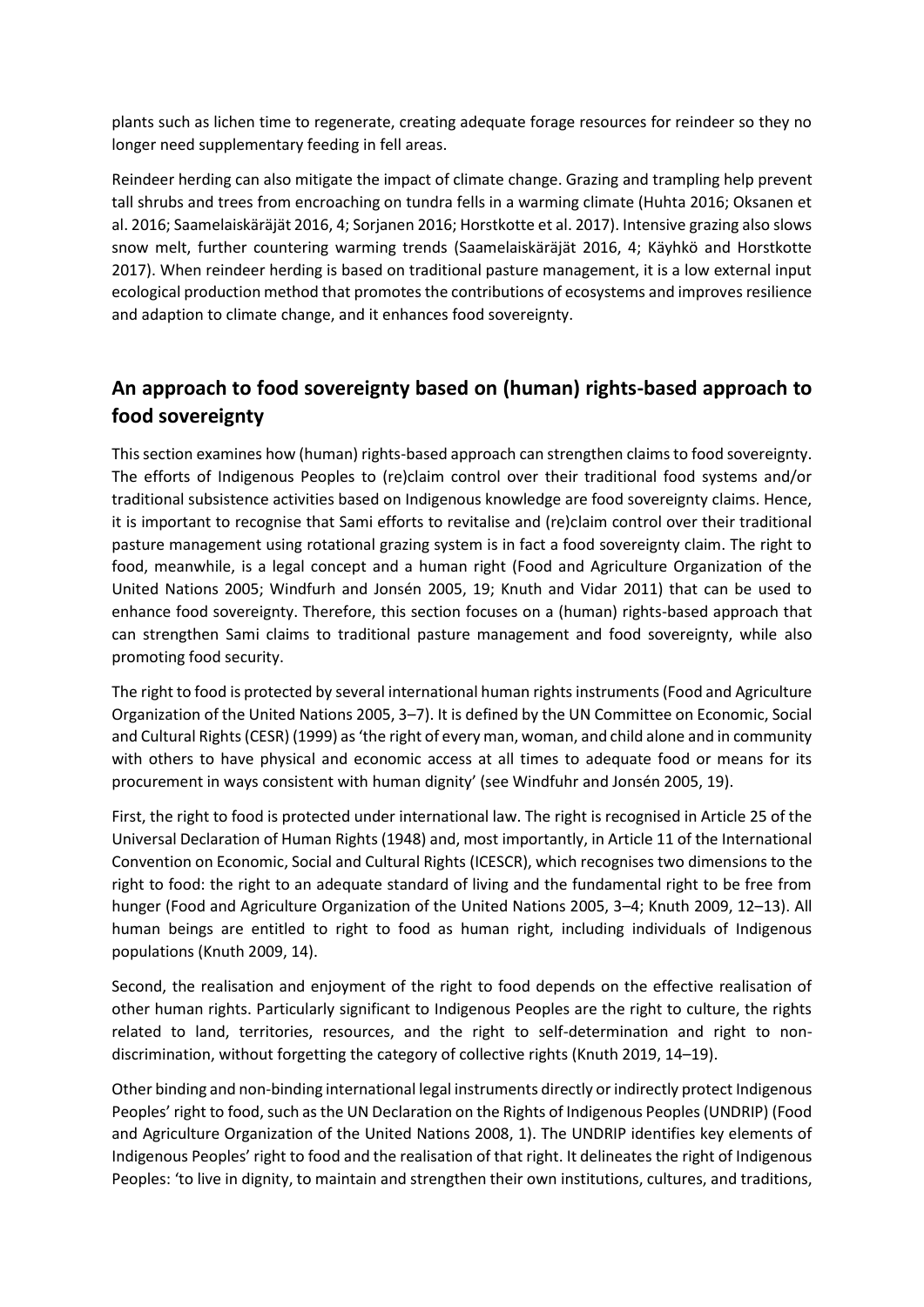to pursue their self-determined development', to use land and natural resources and to practice subsistence activities (Food and Agriculture Organization of the United Nations 2008, 1).

The right to food, which is in itself a human right, and other relevant human rights create 'layers of protection' for Indigenous Peoples consisting of individual rights and collective rights (see Knuth 2019, 12–19). Indigenous Peoples' collective rights establish rights of peoples as groups and have additional value in comparison to individual rights because they defend groups´ collective interest. For example, certain rights are held collectively, and cultural traditions, customs and practices, such as subsistence activities, are carried out collective (Food and Agriculture Organization of the United Nations 2008, 2). Therefore, Indigenous Peoples require that not only their individual but also collective rights to food are realised (Knuth 2019, 17).

Therefore, Indigenous groups and individuals are rights holders and the right to food and other relevant human rights create human rights obligations for nation-states. States are required to fulfil human rights obligations and to domestically implement the right to food by ensuring that this right is protected by national legal systems (Knuth and Vidar 2011). Therefore, Indigenous Peoples can demand that the state fulfil these obligations to food (Windfuhr and Jonsén 2005, 19), which include: 'respecting traditional ways of living, strengthening traditional food systems, and protecting subsistence activities' such as reindeer herding (Food and Agriculture Organization of the United Nations 2008, 2), based on human rights. The right to food may be violated when (for example) in access of denial of access to land, deprivation of access to adequate and culturally acceptable food and contamination of food sources (Food and Agriculture Organization of the United Nations 2008, 2).

An alternative food sovereignty offers to existing food policies (a.k.a. food sovereignty claims) is often linked to the right to food because the two concepts aim at the same goals (Windfuhr and Jonsén 2005, 11). It is therefore useful for Indigenous Peoples to adopt a (human) rights-based approach to food-related policies. In practice, this means setting requirements for the effective implementation of alternative policies and the realisation of the (human) right to food (Windfuhr and Jonsén 2005, 11). This applies to the Sami's efforts to promote traditional pasture management as alternative to the state's long-standing reindeer reduction policy. In this case, a (human) rights-based approach and right to food provides the Sami with an additional legal argument when challenging reindeer reduction policy and the means to influence it (see Food and Agriculture Organization of the United Nations 2008, 2). It also helps them resist actions that could violate their right to food and other relevant human rights in their fight for food sovereignty.

### **Concluding remarks and outlook for the future**

Traditional pasture management can help the Sami (re)claim control over their traditional food system. It allows the Sami to manage their reindeer and natural resources based on Indigenous knowledge autonomously and locally in their traditional land and territories. This management system would also help democratise reindeer husbandry in Finland. It supports the survival of the Sami language, of Indigenous knowledge, of Sami culture and livelihoods, and of biodiversity and nature as a whole. The (human) right-based approach can strengthen the Sami claim to food sovereignty – the claim to re-establish traditional pasture management. Traditional pasture management based on Indigenous knowledge can establish food sovereignty, and therefore food security, for the Sami in Finland.

Traditional pasture management can promote Sami food sovereignty in the following ways: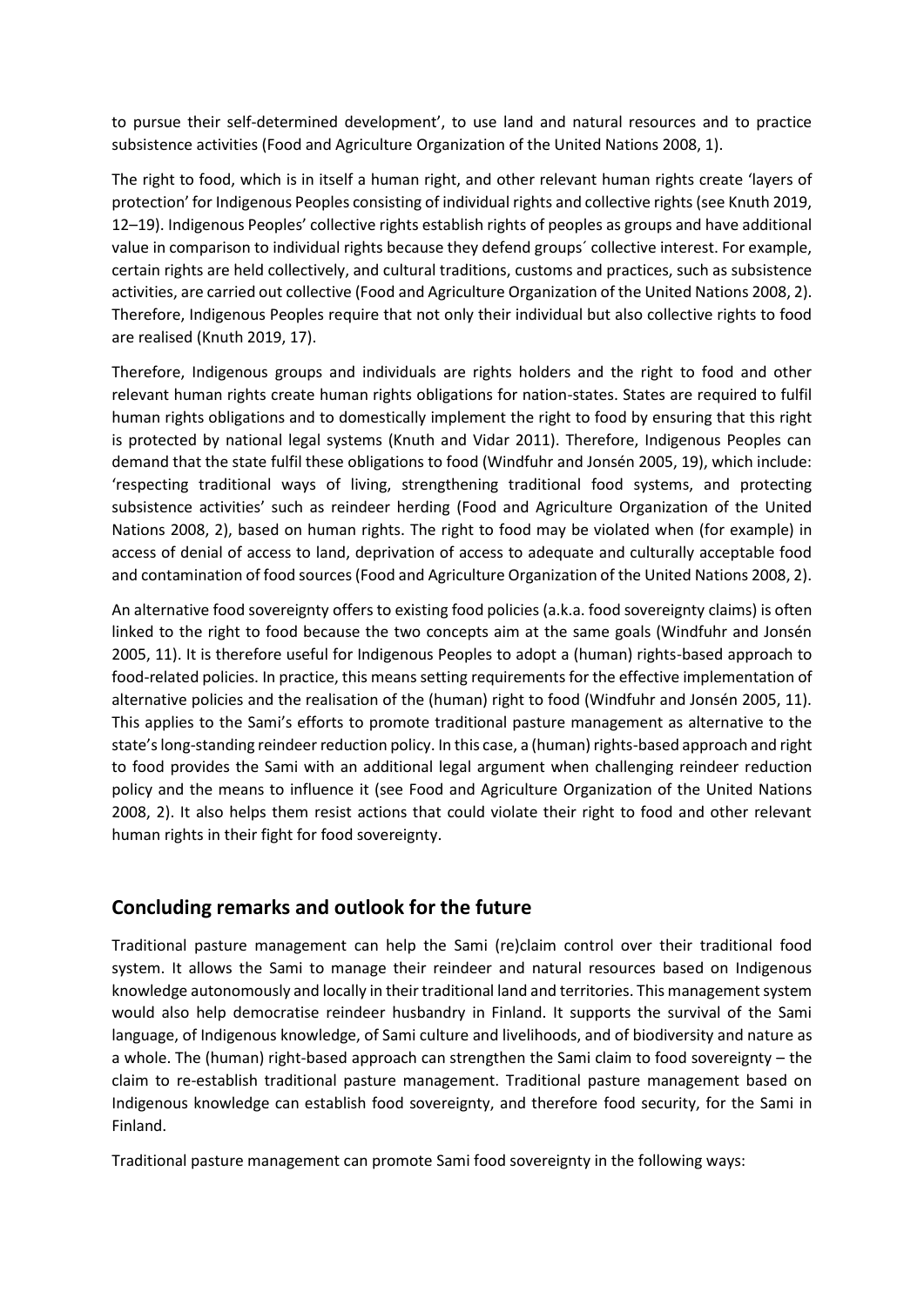- 1. The use of traditional pasture management secures a subsistence base for the production of healthy, culturally appropriate food through traditional food systems.
- 2. Traditional pasture management supports the efforts of Sami reindeer herders to keep traditional, sustainable reindeer herding practices alive.
- 3. Traditional pasture management represents an alternative to the reindeer reduction policy that undervalues Sami reindeer herders and threatens their traditional livelihood.
- 4. Traditional pasture management places Sami culture and Sami reindeer herders and their needs at the centre of decisions on reindeer management policy.
- 5. Traditional pasture management returns control of Sami territories, lands, and natural resources (including reindeer) to Sami reindeer herders.
- 6. Traditional pasture management recognises the need for the Sami to inhabit and share different regions and territories and therefore enhances food sovereignty.
- 7. Reindeer husbandry conducted in accordance with Indigenous knowledge of traditional pasture management, helps conserve, develop, and manage local food production through traditional food systems.
- 8. When reindeer herders, researchers, and policymakers collaborate and revitalise rotational grazing systems, young people can learn how to manage pastures according to Sami traditions; this will pass Indigenous knowledge on to future generations.
- 9. Traditional pasture management is a low external input ecological production method that promotes the contributions of ecosystems and improves resilience in the face of climate change.

Traditional pasture management is a step towards ultimate food sovereignty, which includes 'upholding our sacred responsibility to nurture healthy, interdependent relationships with the land, plants, and animals that provide us with our food' (Indigenous Food System Network).

### **Reference**

Allard, C. 2018. The rationale for the duty to consult Indigenous peoples: Comparative reflections from Nordic and Canadian legal contexts. Tromso: University of Norway.

Anderson, F. 2018. Food sovereignty NOW! A guide to food sovereignty. Brussels: European Coordination Via Campesina.

Anttonen, M., J. Kumpula, and A. Colpaert. 2011. Range selection by semi-domesticated reindeer (Rangifer tarandus tarandus) in relation to infrastructure and human activity in the boreal forest environment, Northern Finland. Arctic 64(1): 1–14.

Avoimuutta poropuheisiin. 2016. Editorial. Lapin Kansa, 15 September.

Bjorklund, I. 2004. Saami pastoral society in Northern Norway: The national integration of an Indigenous management system. In Anderson and Nuttall (eds.), Cultivating arctic landscapes, knowing and managing animals in the circumpolar North. New York: Berghahn Books; 2003, 124–135.

Brunet, N.D., G.M. Hickey, and M.M. Humphries. 2014. The evolution of local participation and the mode of knowledge production in Arctic research. Ecology and Society 19(2): 69.

Desmarais, A.A. and H. Wittman. 2014. Farmers, foodies and First Nations: Getting to food sovereignty in Canada. Journal of Peasant Studies 41(6): 1153–1173.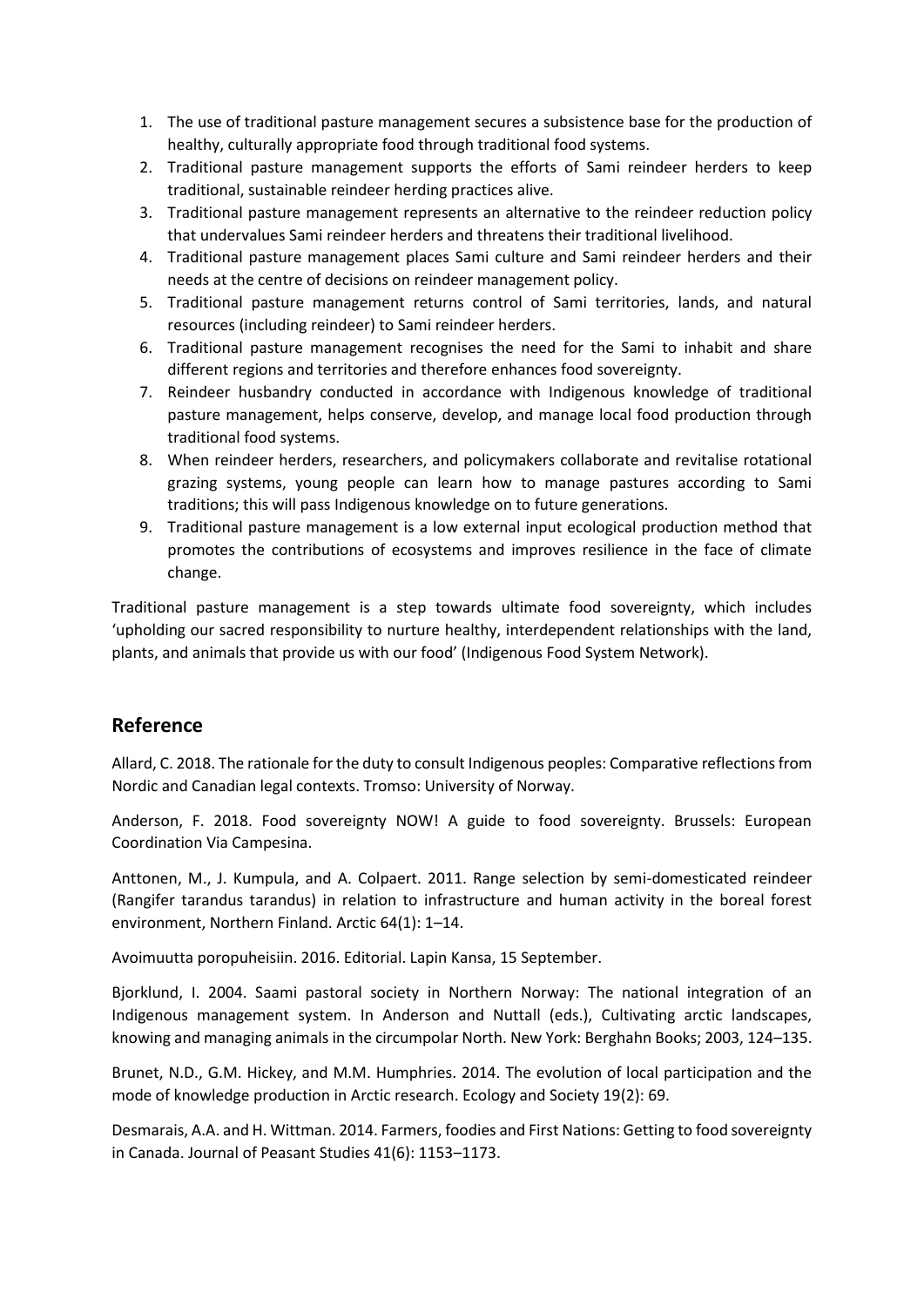Finland's Strategy for the Arctic Region 2013. Governmental resolution on 23 August 2013. Prime Minister's Office Publications 16/2013.

First Nations Information Governance Centre. 2012. First Nations regional health survey (RHS) 2008/10: National report on adults, youth and children living in First Nations communities. Ottawa: FNIGC.

Food and Agriculture Organization of the United Nations. 2005. Voluntary guidelines to support the progressive realization of the right to adequate food in the context of national food security. Retrieved 15 September 2019 from http://www.fao.org/3/a-y7937e.pdf.

Food and Agriculture Organization of the United Nations. 2008. Right to food and Indigenous peoples. Retrieved 15 September 2019 from www.fao.org/3/a-i0728e.pdf.

Food Security. 2006. Policy brief, 2. Rome: FAO. Retrieved 15 September 2019 from www.fao.org/fileadmin/templates/faoitaly/documents/pdf/pdf\_Food\_Security\_Cocept\_Note.pdf.

Forbes, B.C. 2006. The challenges of modernity for reindeer management in northernmost Europe. In Forbes, Bölter, Muller-Wille, Hukkinen, Muller, Gunslay and Konstantinov (eds.), Reindeer management in northernmost Europe: Linking practical and scientific knowledge on social-ecological systems. Berlin: Springer, 2006, 11–26.

Forbes, B.C. 2010. Reindeer herding. In Arctic biodiversity trends 2010: Selected indicators of change. Akureyri, Iceland: CAFF International Secretariat, 86–88.

Forbes, B.C. and T. Kumpula. 2009. The ecological role and geography of reindeer (Rangifer tarandus) in northern Eurasia. Geography Compass 3(4): 1356–1380.

Glibo, A. and F.G. Pascual Jr. 2005. Food sovereignty framework: Concept and historical context. Retrieved 15 September 2019 from https://nyeleni.org/IMG/pdf/FoodSovereignityFramework.pdf.

Gordillo, G. and O.M. Jerómino. 2013. Food security and sovereignty. FAO. Retrieved 9 June 2020 from http://www.fao.org/3/a-ax736e.pdf.

Grey, S. and R. Pater. 2015. Food sovereignty as decolonisation: Some contributions from Indigenous movements to food system and development politics. Agriculture and Human Values 32(3): 431–444.

Hast, S. and M. Jokinen. 2016. Elinkeinojen yhteensovittaminen – tarkastelussa kaivostoiminta, poronhoito ja luontomatkailu. In Mononen and Suopajärvi (eds.), Kaivos suomalaisessa yhteiskunnassa. Rovaniemi: Lapin yliopistokustannus, 86–110.

Helander, E. 2008. Sami subsistence activities – spatial aspects and structuration. Acta Borealia, A Nordic Journal of Circumpolar Societies 16(2): 7–25.

Helle, T.P. and L.M. Jaakkola. 2008. Transitions in herd management of semi-domesticated reindeer in northern Finland. Annales Zoologici Fennici 45: 81–101.

Henley, J. 2017. Norwegian herder ordered to put down dozens of reindeer in controversial cull. The Guardian, 22 December.

Horstkotte, T., T.A. Utsi, Å Larsson-Blind, P. Burgess, B. Johansen, J. Käyhkö, L. Oksanen, and B.C. Forbes. 2017. Human–animal agency in reindeer management: Sami herders' perspectives on vegetation dynamics under climate change. Ecosphere 8(9): e01931. doi:10.1002/ecs2.1931.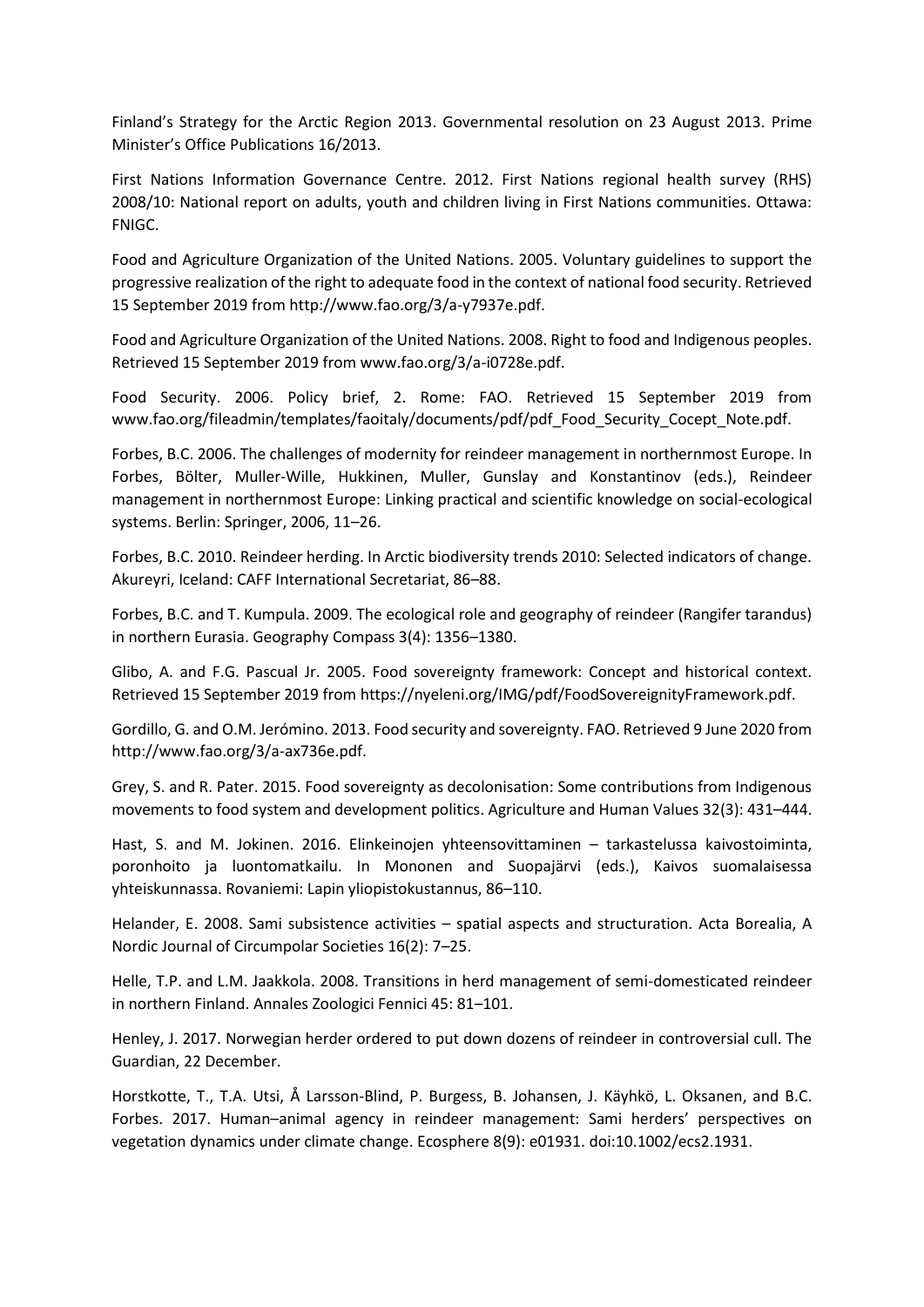Huhta, E. 2016. Kohtuullinen laidunnus on eduksi Mallan luonnonpuistolle. Helsingin Sanomat, 2 October.

Indigenous Food System Network. Indigenous food sovereignty. Retrieved 15 September 2019 from https://www.indigenousfoodsystems.org/food-sovereignty.

Järvinen, A. 2017a. Kaksi eri laidunnusta. Lapin Kansa, 6 September.

Järvinen, A. 2017b. Mallan luonnonpuistosta ja poroista. Lapin Kansa, 23 August.

Järvinen, A. 2017c. Kestämätön luontosuhde. Lapin Kansa, 12 August.

Järvinen, A. 2018a. Tuntipöllö kärsii ylilaidunnuksesta. Helsingin Sanomat, 27 April.

Järvinen, A. 2018b. Tunturikiuru ei hävinnyt ilmastonmuutokset takia vaan muista syistä. Lapin Kansa, 10 April.

Johnsen, K.I. 2014. The paradox of reindeer pasture management in Finnmark, Norway. Arctic Info. Retrieved 15 September 2019 from https://www.arcticinfo.eu/en/features/112-the-paradox-ofreindeer-pasture-management-in-finnmark-norway.

Kitti, H., N. Gunslay, and B.C. Forbes. 2006. Defining the quality of reindeer pastures: The perspective of Sami reindeer herders. In Forbes, Bölter, Muller-WIlle, Hukkinen, Muller, Gunslay, and Konstantinov (eds.), Reindeer management in northernmost Europe: Linking practical and scientific knowledge on social-ecological systems. Berlin: Springer, 141–165.

Kivipelto, A. 2016. Jääleinikit katoavat porojen pötseihin Mallan luonnonpuistossa, 28 September.

Knuth, L. 2009. The rights to adequate food and indigenous peoples – How can the right to food benefit indigenous peoples? Rome: FAO.

Knuth, L., and M. Vidar. 2011. Constitutional and legal protection of the right to food around the world. Rome: FAO.

Kuhnlein, H.V. and B. Burlingame. 2013. Why do Indigenous Peoples' food and nutrition interventions for health promotion and policy need special consideration? In Kuhnlein, Erasmus, Spigelski, and Burlingame (eds.), Indigenous Peoples' food systems andand well-being: Interventions and policies for healthy communities. Rome: FAO, 3–8.

Kuhnlein, H.V., B. Erasmus and D. Spigelski. 2009. Indigenous Peoples' food systems: The many dimensions of culture, diversity and environment for nutrition and health. Rome: FAO.

Kuhnlein, H.V. and O. Receveur. 1996. Dietary change and traditional food systems of Indigenous Peoples. Annual Review of Nutrition 16: 417–442.

Kumpula, J. 2006. Very high resolution remote sensing data in reindeer pasture inventory in Northern Fennoscandia. In Forbes, Bölter, Muller-Wille, Hukkinen, Muller, Gunslay, and Konstantinov (eds.), Reindeer management in northernmost Europe: Linking practical and scientific knowledge on socialecological systems. Berlin: Springer, 167–186.

Kumpula, J., A. Colpaert, and M. Anttonen. 2007. Does forest harvesting and linear infrastructure change the usability value of pastureland for semi-domesticated reindeer (Rangifer tarandus tarandus)? Annales Zoologici Fennici 44(3): 161–178.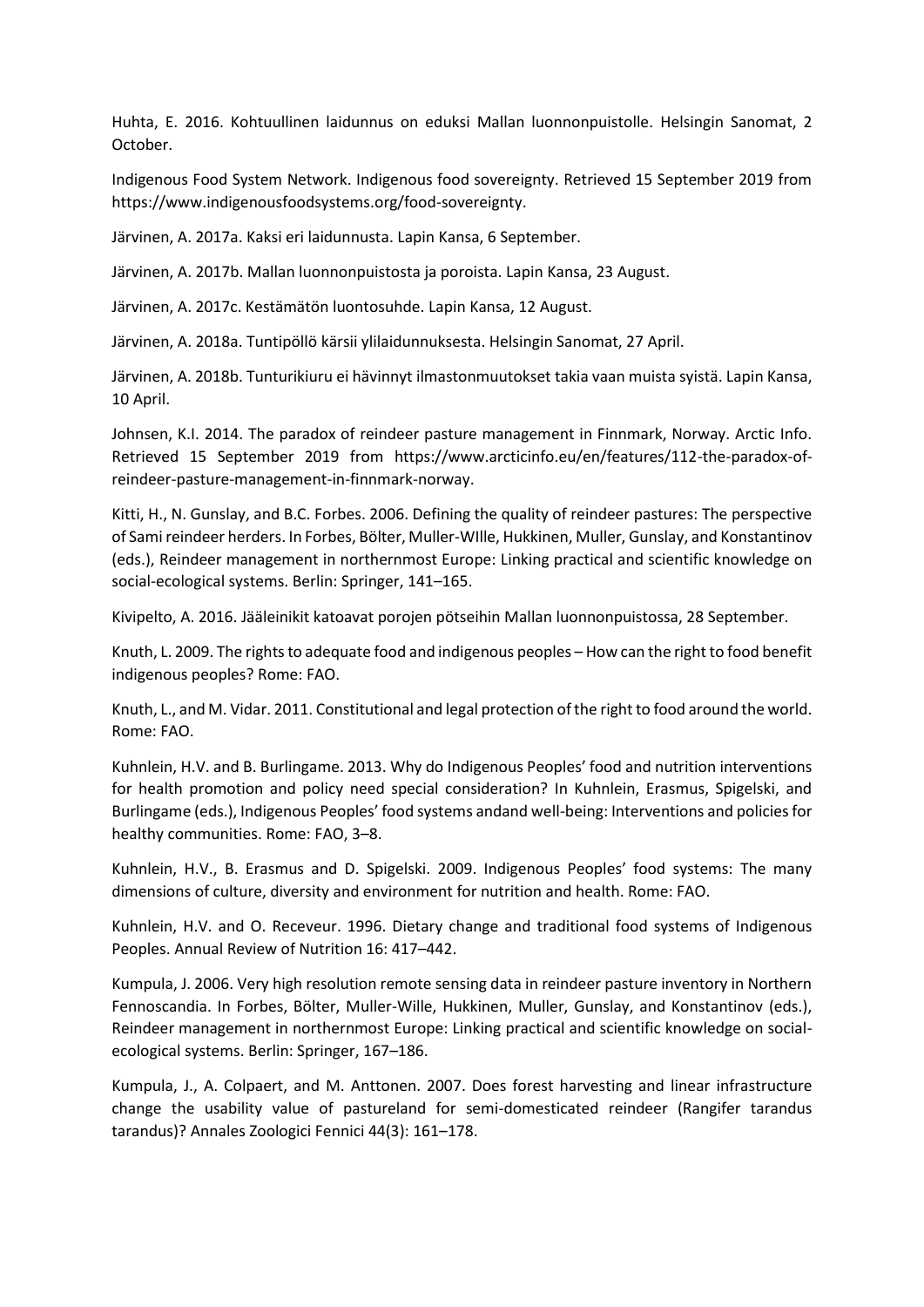Kumpula, J., M. Kurkilahti, T. Helle, and A. Colpaert. 2014. Both reindeer management and several other land use factors explain the reduction in ground lichens (Cladonia spp.) in pastures grazed by semi-domesticated reindeer in Finland. Regional Environmental Change 14(2): 541–559.

Kumpula, J., J. Siitari, M. Kurkilahti, J. Heikkinen, and K. Oinonen. 2019. Poronhoitoalueen talvilaitumet vuosien 2016–2018 laiduninvestoinnissa: Talvilaidunten tilan muutokset ja muutosten syyt. Luonnonvara- ja biotalouden tutkimusg, 29/2019. Helsinki: Luonnonvarakeskus.

Kuokkanen, R. 2019. Restructuring relations: Indigenous self-determination, governance and gender. Oxford: Oxford University Press.

Kyrölahti, A. 2019. Hävinneitä lajeja ei millään saa takaisin. Lapin Kansa, 9 March 2019.

Käyhkö, J. and T. Horskotte. (2017). Globaalimuutoksen vaikutus porotalouteen Pohjoisfennoskandian alueella tundra-alueilla. Turku: Painosalama Oy.

Laakso, A.M. 2002. The anomalies of contemporary reindeer herding management and supporting reindeer research: The need for a new paradigm, Pro gadu (Master's thesis). Rovaniemi: University of Lapland.

References

Allard, C. 2018. The rationale for the duty to consult Indigenous peoples: Comparative reflections from Nordic and Canadian legal contexts. Tromso: University of Norway.

Anderson, F. 2018. Food sovereignty NOW! A guide to food sovereignty. Brussels: European Coordination Via Campesina.

Anttonen, M., J. Kumpula, and A. Colpaert. 2011. Range selection by semi-domesticated reindeer (Rangifer tarandus tarandus) in relation to infrastructure and human activity in the boreal forest environment, Northern Finland. Arctic 64(1): 1–14.

Avoimuutta poropuheisiin. 2016. Editorial. Lapin Kansa, 15 September.

Bjorklund, I. 2004. Saami pastoral society in Northern Norway: The national integration of an Indigenous management system. In Anderson and Nuttall (eds.), Cultivating arctic landscapes, knowing and managing animals in the circumpolar North. New York: Berghahn Books; 2003, 124–135.

Brunet, N.D., G.M. Hickey, and M.M. Humphries. 2014. The evolution of local participation and the mode of knowledge production in Arctic research. Ecology and Society 19(2): 69.

Desmarais, A.A. and H. Wittman. 2014. Farmers, foodies and First Nations: Getting to food sovereignty in Canada. Journal of Peasant Studies 41(6): 1153–1173.

Finland's Strategy for the Arctic Region 2013. Governmental resolution on 23 August 2013. Prime Minister's Office Publications 16/2013.

First Nations Information Governance Centre. 2012. First Nations regional health survey (RHS) 2008/10: National report on adults, youth and children living in First Nations communities. Ottawa: FNIGC.

Food and Agriculture Organization of the United Nations. 2005. Voluntary guidelines to support the progressive realization of the right to adequate food in the context of national food security. Retrieved 15 September 2019 from http://www.fao.org/3/a-y7937e.pdf.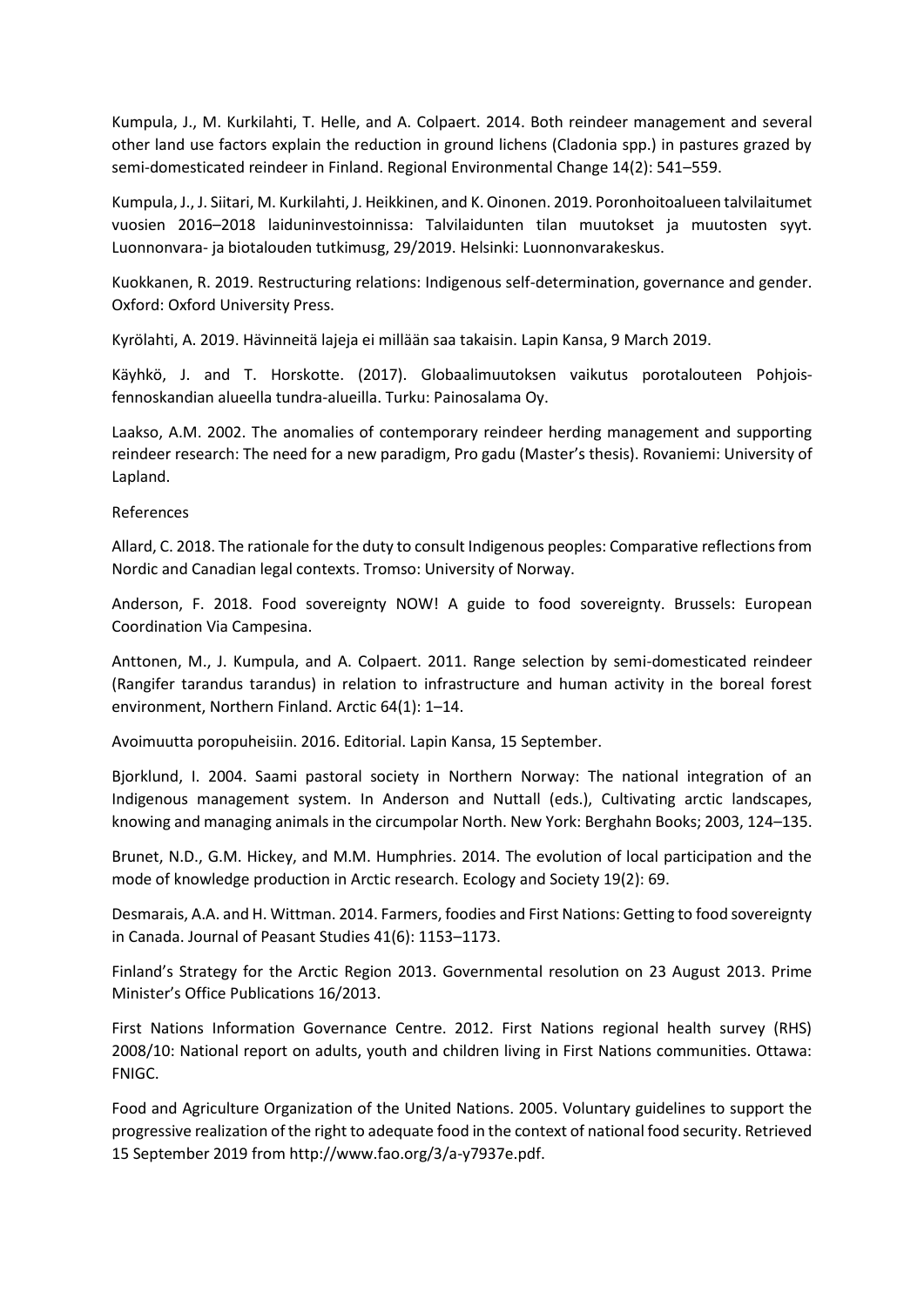Food and Agriculture Organization of the United Nations. 2008. Right to food and Indigenous peoples. Retrieved 15 September 2019 from www.fao.org/3/a-i0728e.pdf.

Food Security. 2006. Policy brief, 2. Rome: FAO. Retrieved 15 September 2019 from www.fao.org/fileadmin/templates/faoitaly/documents/pdf/pdf\_Food\_Security\_Cocept\_Note.pdf.

Forbes, B.C. 2006. The challenges of modernity for reindeer management in northernmost Europe. In Forbes, Bölter, Muller-Wille, Hukkinen, Muller, Gunslay and Konstantinov (eds.), Reindeer management in northernmost Europe: Linking practical and scientific knowledge on social-ecological systems. Berlin: Springer, 2006, 11–26.

Forbes, B.C. 2010. Reindeer herding. In Arctic biodiversity trends 2010: Selected indicators of change. Akureyri, Iceland: CAFF International Secretariat, 86–88.

Forbes, B.C. and T. Kumpula. 2009. The ecological role and geography of reindeer (Rangifer tarandus) in northern Eurasia. Geography Compass 3(4): 1356–1380.

Glibo, A. and F.G. Pascual Jr. 2005. Food sovereignty framework: Concept and historical context. Retrieved 15 September 2019 from https://nyeleni.org/IMG/pdf/FoodSovereignityFramework.pdf.

Gordillo, G. and O.M. Jerómino. 2013. Food security and sovereignty. FAO. Retrieved 9 June 2020 from http://www.fao.org/3/a-ax736e.pdf.

Grey, S. and R. Pater. 2015. Food sovereignty as decolonisation: Some contributions from Indigenous movements to food system and development politics. Agriculture and Human Values 32(3): 431–444.

Hast, S. and M. Jokinen. 2016. Elinkeinojen yhteensovittaminen – tarkastelussa kaivostoiminta, poronhoito ja luontomatkailu. In Mononen and Suopajärvi (eds.), Kaivos suomalaisessa yhteiskunnassa. Rovaniemi: Lapin yliopistokustannus, 86–110.

Helander, E. 2008. Sami subsistence activities – spatial aspects and structuration. Acta Borealia, A Nordic Journal of Circumpolar Societies 16(2): 7–25.

Helle, T.P. and L.M. Jaakkola. 2008. Transitions in herd management of semi-domesticated reindeer in northern Finland. Annales Zoologici Fennici 45: 81–101.

Henley, J. 2017. Norwegian herder ordered to put down dozens of reindeer in controversial cull. The Guardian, 22 December.

Horstkotte, T., T.A. Utsi, Å Larsson-Blind, P. Burgess, B. Johansen, J. Käyhkö, L. Oksanen, and B.C. Forbes. 2017. Human–animal agency in reindeer management: Sami herders' perspectives on vegetation dynamics under climate change. Ecosphere 8(9): e01931. doi:10.1002/ecs2.1931.

Huhta, E. 2016. Kohtuullinen laidunnus on eduksi Mallan luonnonpuistolle. Helsingin Sanomat, 2 October.

Indigenous Food System Network. Indigenous food sovereignty. Retrieved 15 September 2019 from https://www.indigenousfoodsystems.org/food-sovereignty.

Järvinen, A. 2017a. Kaksi eri laidunnusta. Lapin Kansa, 6 September.

Järvinen, A. 2017b. Mallan luonnonpuistosta ja poroista. Lapin Kansa, 23 August.

Järvinen, A. 2017c. Kestämätön luontosuhde. Lapin Kansa, 12 August.

Järvinen, A. 2018a. Tuntipöllö kärsii ylilaidunnuksesta. Helsingin Sanomat, 27 April.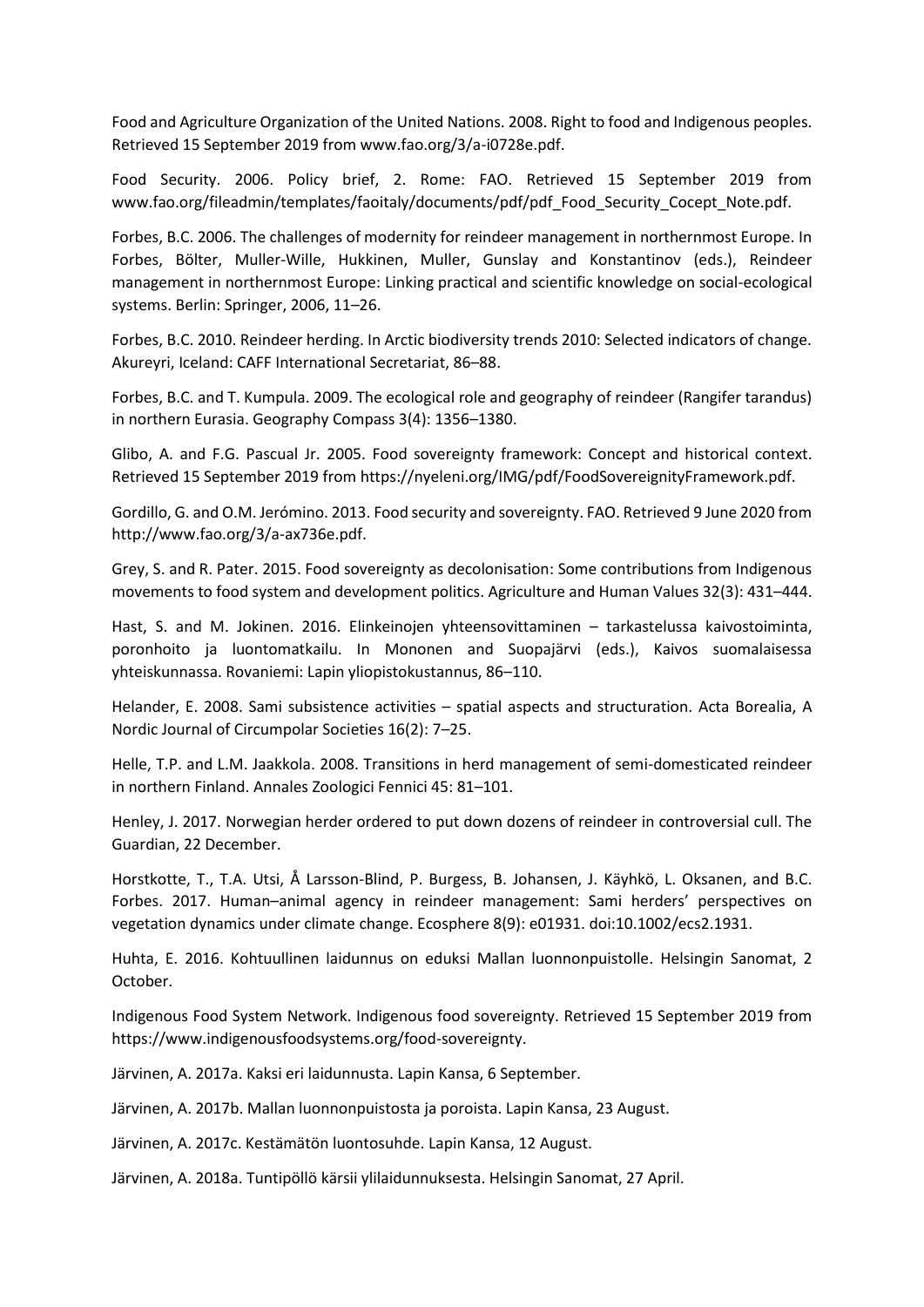Järvinen, A. 2018b. Tunturikiuru ei hävinnyt ilmastonmuutokset takia vaan muista syistä. Lapin Kansa, 10 April.

Johnsen, K.I. 2014. The paradox of reindeer pasture management in Finnmark, Norway. Arctic Info. Retrieved 15 September 2019 from https://www.arcticinfo.eu/en/features/112-the-paradox-ofreindeer-pasture-management-in-finnmark-norway.

Kitti, H., N. Gunslay, and B.C. Forbes. 2006. Defining the quality of reindeer pastures: The perspective of Sami reindeer herders. In Forbes, Bölter, Muller-WIlle, Hukkinen, Muller, Gunslay, and Konstantinov (eds.), Reindeer management in northernmost Europe: Linking practical and scientific knowledge on social-ecological systems. Berlin: Springer, 141–165.

Kivipelto, A. 2016. Jääleinikit katoavat porojen pötseihin Mallan luonnonpuistossa, 28 September.

Knuth, L. 2009. The rights to adequate food and indigenous peoples – How can the right to food benefit indigenous peoples? Rome: FAO.

Knuth, L., and M. Vidar. 2011. Constitutional and legal protection of the right to food around the world. Rome: FAO.

Kuhnlein, H.V. and B. Burlingame. 2013. Why do Indigenous Peoples' food and nutrition interventions for health promotion and policy need special consideration? In Kuhnlein, Erasmus, Spigelski, and Burlingame (eds.), Indigenous Peoples' food systems andand well-being: Interventions and policies for healthy communities. Rome: FAO, 3–8.

Kuhnlein, H.V., B. Erasmus and D. Spigelski. 2009. Indigenous Peoples' food systems: The many dimensions of culture, diversity and environment for nutrition and health. Rome: FAO.

Kuhnlein, H.V. and O. Receveur. 1996. Dietary change and traditional food systems of Indigenous Peoples. Annual Review of Nutrition 16: 417–442.

Kumpula, J. 2006. Very high resolution remote sensing data in reindeer pasture inventory in Northern Fennoscandia. In Forbes, Bölter, Muller-Wille, Hukkinen, Muller, Gunslay, and Konstantinov (eds.), Reindeer management in northernmost Europe: Linking practical and scientific knowledge on socialecological systems. Berlin: Springer, 167–186.

Kumpula, J., A. Colpaert, and M. Anttonen. 2007. Does forest harvesting and linear infrastructure change the usability value of pastureland for semi-domesticated reindeer (Rangifer tarandus tarandus)? Annales Zoologici Fennici 44(3): 161–178.

Kumpula, J., M. Kurkilahti, T. Helle, and A. Colpaert. 2014. Both reindeer management and several other land use factors explain the reduction in ground lichens (Cladonia spp.) in pastures grazed by semi-domesticated reindeer in Finland. Regional Environmental Change 14(2): 541–559.

Kumpula, J., J. Siitari, M. Kurkilahti, J. Heikkinen, and K. Oinonen. 2019. Poronhoitoalueen talvilaitumet vuosien 2016–2018 laiduninvestoinnissa: Talvilaidunten tilan muutokset ja muutosten syyt. Luonnonvara- ja biotalouden tutkimusg, 29/2019. Helsinki: Luonnonvarakeskus.

Kuokkanen, R. 2019. Restructuring relations: Indigenous self-determination, governance and gender. Oxford: Oxford University Press.

Kyrölahti, A. 2019. Hävinneitä lajeja ei millään saa takaisin. Lapin Kansa, 9 March 2019.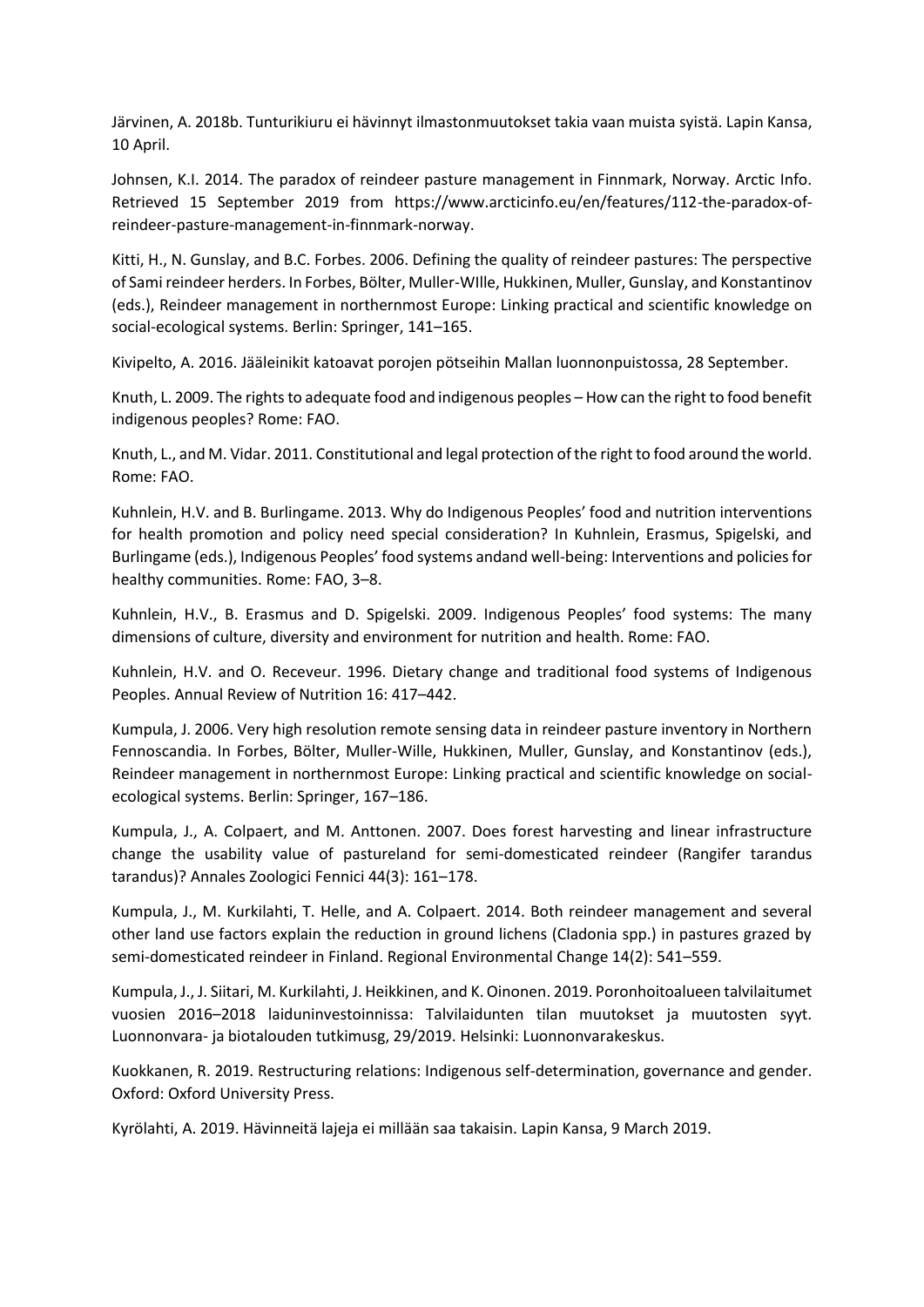Käyhkö, J. and T. Horskotte. (2017). Globaalimuutoksen vaikutus porotalouteen Pohjoisfennoskandian alueella tundra-alueilla. Turku: Painosalama Oy.

Laakso, A.M. 2002. The anomalies of contemporary reindeer herding management and supporting reindeer research: The need for a new paradigm, Pro gadu (Master's thesis). Rovaniemi: University of Lapland.

Lapin luonto tuhoutuu poronhoidon vuoksi väittää tietokirjailija: 'Porojen luontaista vaellusta ei pääse tapahtumaan.' 2018. MTV Uutiset, 17 September.

Lavia, R. 2016. Jutaaminen säästäisi jäkälikköjä. Lapin Kansa, 5 October.

Ledrou, I. and J. Gervais. 2005. Food insecurity. Health Reports 16(3): 47–51.

León, I. 2007. Food sovereignty: For a future without hunger. América Latina en Movimiento, 419. Quito: ALAI.

Luonnonvarakeskus. 2016. Porolaitumet. Retrieved 15 September 2019 from https://www.luke.fi/tietoa-luonnonvaroista/maatalous-ja-maaseutu/porotalous/porolaitumet/.

Magga, O.H., S.D. Mathiesen, R.W. Corell, and A. Oskal. 2009. Reindeer herding, traditional knowledge, adaptation to climate change and loss of grazing land. Alta: Norway and Association of World Reindeer Herders (WRH) in Arctic Council, Sustainable Development Working Group (SDWG).

Mainio, T. 2016. Kun Lapin poroilla loppuu ruoka, niin poromiesten on suunnattava etelään hakemaan jäkälää. Helsingin Sanomat, 25 September.

Martens, T., J. Cidro, M.A. Hart, and S. McLachlan. 2016. Understanding Indigenous food sovereignty through an Indigenous paradigm. Journal of Indigenous Social Development 5(1): 18–37.

Martyn-Hemphill, R. 2017. In Norway, fighting the culling of reindeer with a macabre display. New York Times, 6 December.

Mazzullo, N. 2010. More than meat on the hoof? Social significance of reindeer among Finnish Saami in a rationalised pastoralist economy. In Stammler and Takakura (eds.), Good to eat, good to live with: Nomads and the animals in Northern Eurasia and Africa. Northeast Asian Study Series, 11. Sendai, Japan: Centre for Northeast Asia Studies, Tohoku University, 101–119.

Miettunen, O. 2017. Porotaloudella alkaa olla väistämisen tila lopussa. Lapin Kansa, 6 October.

Morrison, D. 2011. Indigenous food sovereignty: A model for social learning. In Wittman, Desmarais, and Wiebe (eds.), Food sovereignty in Canada: Creating just and sustainable food systems. Halifax: Fernwood Publishing, 97–113.

Muller-Wille, L., J. Hukkinen, F. Muller, M. Bölter, and B.C. Forbes. 2006. Synthesis: Environmental and sociopolitical conditions for modern reindeer management in Europe's North. In Forbes, Bölter, Muller-Wille, Hukkinen, Muller, Gunslay, and Konstantinov (eds.), Reindeer management in northernmost Europe: Linking practical and scientific knowledge on social-ecological systems. Berlin: Springer, 365–379.

Naali ei ole ainoa uhattu. 2019. Editorial. Lapin Kansa, 12 March.

Neufeld, H.T. and C.A.M. Richmond. 2017. Impact of place and social spaces on traditional food systems in southwestern Ontario. International Journal of Indigenous Health 12(1): 93–115.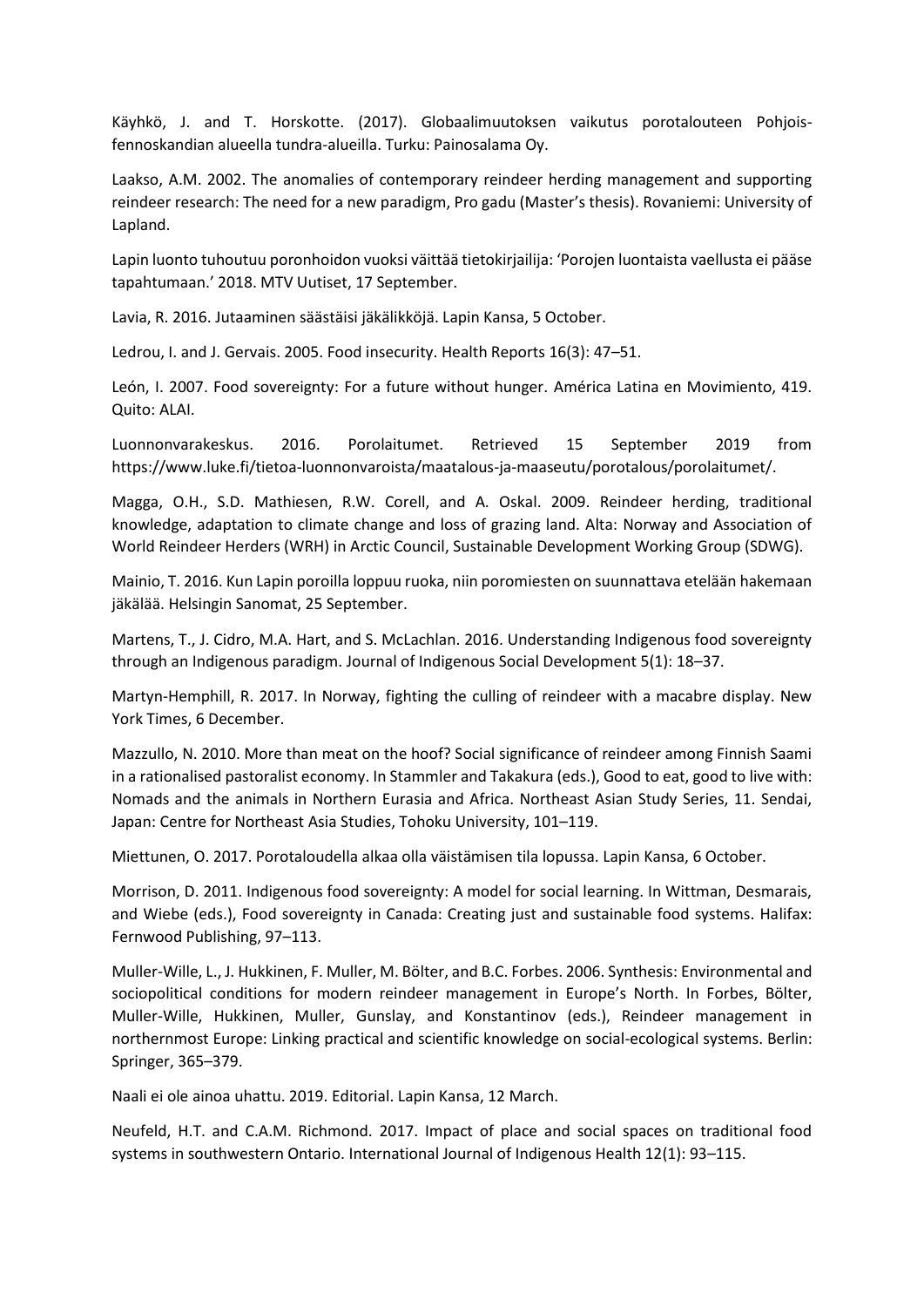NGO/CSO Forum for Food Sovereignty. 2002. Food sovereignty: A right for all. Political statement of the NGO/CSO Forum for Food Sovereignty. Retrieved 15 September 2019 from https://nyeleni.org/spip.php?article125.

Oksanen, L., B.C. Forbes, J. Kumpula, T. Kumpula, J. Käyhkö, and S. Stark. 2016. Helsingin Sanomat, 29 September.

Paine, R. 1994. Herds of the tundra: A portrait of Saami reindeer pastoralism. Washington DC and London: Smithsonian Institution Press.

Paliskuntain yhdistys. 2014. Opas poronhoidon tarkasteluun maankäyttöhankkeissa. Rovaniemi: Pohjolan Painotuote Oy.

Paliskuntain yhdistys a. Reindeer herding cooperatives. Retrieved 15 September 2019 from https://paliskunnat.fi/reindeer-herders-association/cooperatives/.

Paliskuntain yhdistys b. Käsivarsi. Retrieved 15 September 2019 from https://paliskunnat.fi/reindeerherders-association/cooperatives/cooperatives-info/kasivarsi/.

Pape, R. and J. Löffler. 2012. Climate change, land use conflicts, predation and ecological degradation as challenges for reindeer husbandry in Northern Europe: What do we really know after half a century of research? Ambio 41(5): 421–434.

Poronhoitajat haluavat saada äänensä kuuluviin alansa päätöksenteossa. 2005. Editorial. Lapin Kansa, 7 January.

Reinert, E.S., I. Aslaksen, I.M.G. Eira, S.D. Mathiesen, H. Reinert, and E.I. Turi. 2009. Adapting to climate change in Sámi reindeer herding: The nation-state as problem and solution. In Adger, Lorenzoni, and O'Brian (eds.), Adapting to climate change: Thresholds, values, governance. Cambridge: Cambridge University Press, 417–432.

Riseth, J.Å. 2014. Sámi traditional ecological knowledge as a guide to science: Snow, ice and reindeer pasture facing climate change. Tromso: Norut Northern Research Institute AS.

Roturier, S. and M. Roué. 2009. Of forest, snow and lichen: Sámi reindeer herders´ knowledge of winter pastures in northern Sweden. Forest Ecology and Management 258(9): 1960–1967.

Rudolph, K. and S. McLachlan. 2013. Seeking Indigenous food sovereignty: Origins of and responses to the food crisis in northern Manitoba, Canada. The International Journal of Justice and Sustainability 18(9): 1079–1098.

Ruukki, J. 2016. Porojen tehotuotanto on ympäristöriski. Helsingin Sanomat, 19 September.

Saamelaiskäräjät 2016. Saamelaiskäräjien lausunto luonnoksesta uhanalaisten lajien suojelun toimintaohjelmaksi. Dnro 414/D.a.2/2016.

Salvesen, H. 1995. Sami AEdnan: Foru states – one nation? Nordic minority policy and the history of the Sami. In Tägil (ed.), Ethnicity and nation building in the Nordic world. Carbondale and Edwarsville: Southern Illinois University Press; 1995, 106–144.

Sandström, P., N. Cory, J. Svensson, H. Hedenås, L. Jougda, and J. Borchert. 2016. On the decline of ground lichen forests in the Swedish boreal landscape: Implications for reindeer husbandry and sustainable forest management. Ambio 45(4): 415–429.